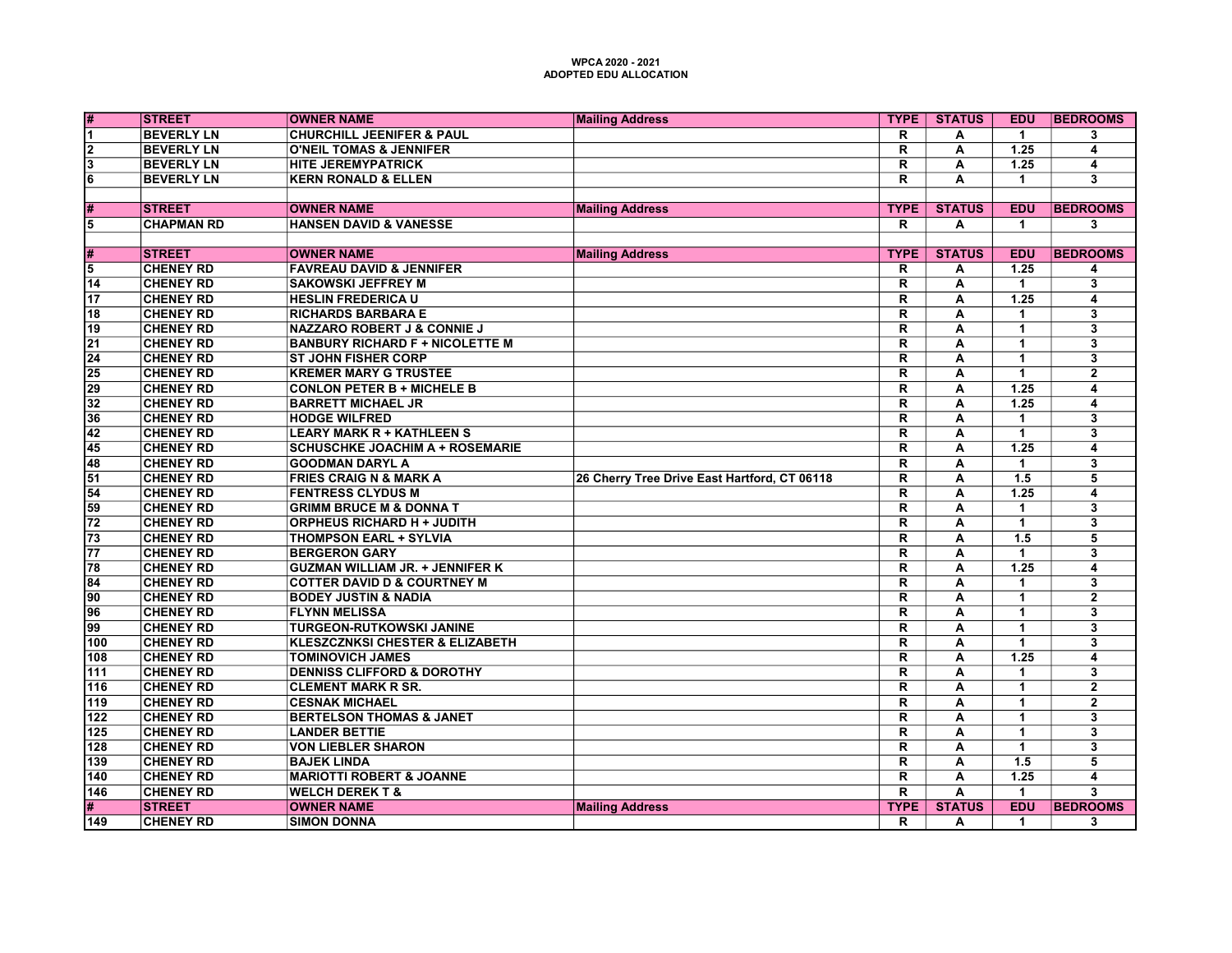| 154             | <b>CHENEY RD</b>    | <b>CILLIZZA JOHN C &amp; MARY ELLEN P</b>   |                                         | $\overline{\mathsf{R}}$ | A                       | $\mathbf{1}$         | $\overline{\mathbf{3}}$ |
|-----------------|---------------------|---------------------------------------------|-----------------------------------------|-------------------------|-------------------------|----------------------|-------------------------|
| 155             | <b>CHENEY RD</b>    | YANICKY RICHARD                             |                                         | R                       | A                       | 1                    | $\overline{\mathbf{3}}$ |
| 159             | <b>CHENEY RD</b>    | <b>MAGRO SUBBY</b>                          |                                         | $\mathsf{R}$            | A                       | $\overline{1}$       | 3                       |
| 164             | <b>CHENEY RD</b>    | <b>REYNOLDS JEFFERY J</b>                   |                                         | $\overline{\mathsf{R}}$ | $\overline{\mathsf{A}}$ | 1.25                 | $\overline{4}$          |
| 170             | <b>CHENEY RD</b>    | <b>CINDRIC ROBERT JR &amp; TAYLOR JERYL</b> |                                         | $\overline{\mathsf{R}}$ | $\overline{A}$          | 1.25                 | $\overline{\mathbf{4}}$ |
| 173             | <b>CHENEY RD</b>    | <b>MCDONOUGH COLEMAN &amp; CAROL</b>        |                                         | $\overline{\mathsf{R}}$ | A                       | $\mathbf{1}$         | $\overline{2}$          |
| 179             | <b>CHENEY RD</b>    | <b>DOYLE MATTHEW &amp; BARBARA</b>          |                                         | $\overline{\mathsf{R}}$ | $\overline{\mathbf{A}}$ | $\overline{1}$       | $\overline{\mathbf{3}}$ |
|                 |                     |                                             |                                         |                         |                         |                      |                         |
| #               | <b>STREET</b>       | <b>OWNER NAME</b>                           | <b>Mailing Address</b>                  | <b>TYPE</b>             | <b>STATUS</b>           | <b>EDU</b>           | <b>BEDROOMS</b>         |
| 5               | <b>COLEMAN LN</b>   | <b>DAIUTO CHRISTOPHER</b>                   |                                         | R                       | А                       | $\mathbf{1}$         | 3                       |
| 9               | <b>COLEMAN LN</b>   | <b>Montanile Anthony</b>                    |                                         | $\overline{\mathsf{R}}$ | $\overline{\mathsf{A}}$ | $\overline{1}$       | $\overline{2}$          |
| $\overline{13}$ | <b>COLEMAN LN</b>   | Machowski Todd A & Corrine C                |                                         | $\overline{\mathsf{R}}$ | $\overline{\mathbf{A}}$ | $\mathbf{1}$         | $\overline{2}$          |
| $\overline{17}$ | <b>COLEMAN LN</b>   | <b>Linger Diane</b>                         |                                         | R                       | A                       | $\overline{1}$       | $\overline{2}$          |
| $\overline{19}$ | <b>COLEMAN LN</b>   | <b>Haney Marilyn</b>                        |                                         | $\overline{\mathsf{R}}$ | A                       | $\mathbf{1}$         | 3                       |
| 23              | <b>COLEMAN LN</b>   | <b>Hood Kathryn</b>                         |                                         | $\overline{\mathsf{R}}$ | $\overline{\mathsf{A}}$ | $\mathbf{1}$         | $\overline{\mathbf{3}}$ |
| $\overline{27}$ | <b>COLEMAN LN</b>   | <b>Hood Harvey &amp; Kathryn</b>            |                                         | $\overline{\mathsf{R}}$ | $\overline{\mathsf{A}}$ | 1                    | $\overline{\mathbf{3}}$ |
|                 |                     |                                             |                                         |                         |                         |                      |                         |
| #               | <b>STREET</b>       | <b>OWNER NAME</b>                           | <b>Mailing Address</b>                  | <b>TYPE</b>             | <b>STATUS</b>           | <b>EDU</b>           | <b>BEDROOMS</b>         |
| 5               | <b>DENLER DR</b>    | <b>GEORGIADES MARK &amp; JENNIFER</b>       |                                         | R                       | А                       | $\mathbf{1}$         | 3                       |
| 11              | <b>DENLER DR</b>    | <b>BATTAGLIOLI VICTOR J &amp; MARGARET</b>  |                                         | $\overline{\mathsf{R}}$ | $\overline{\mathsf{A}}$ | $\overline{1}$       | $\overline{\mathbf{3}}$ |
| 16              | <b>DENLER DR</b>    | <b>HENLEY GORDON N &amp; VALERIE A</b>      |                                         | $\overline{\mathsf{R}}$ | A                       | $\mathbf{1}$         | $\overline{\mathbf{3}}$ |
| $\overline{20}$ | <b>DENLER DR</b>    | <b>EVANS SANDRA</b>                         |                                         | $\overline{\mathsf{R}}$ | $\overline{\mathbf{A}}$ | $\mathbf{1}$         | $\overline{\mathbf{3}}$ |
| $\overline{21}$ | <b>DENLER DR</b>    | <b>PUTNAM LISA &amp; PARAGONE GARY R</b>    | 2683 Fieldview Drive Macungie, PA 18062 | $\overline{\mathsf{R}}$ | A                       | $\overline{1}$       | $\overline{2}$          |
| $\overline{26}$ | <b>DENLER DR</b>    | <b>DECORLETO MICHAEL A &amp; KAREN E</b>    |                                         | $\overline{\mathsf{R}}$ | $\overline{\mathsf{A}}$ | 1.25                 | $\overline{4}$          |
| 29              | <b>DENLER DR</b>    | <b>TEVOL LLC</b>                            |                                         | $\overline{\mathsf{R}}$ | A                       | $\mathbf{1}$         | $\overline{\mathbf{3}}$ |
| 30              | <b>DENLER DR</b>    | <b>WILSON PATRICIA H</b>                    |                                         | $\overline{\mathsf{R}}$ | $\overline{\mathsf{A}}$ | 1                    | $\overline{3}$          |
| $\overline{36}$ | <b>DENLER DR</b>    | <b>SAUNDERS CATHY L</b>                     |                                         | $\overline{\mathsf{R}}$ | $\overline{\mathbf{A}}$ | 1                    | $\overline{\mathbf{3}}$ |
| 37              | <b>DENLER DR</b>    | <b>ZACZYNSKI DAVID J</b>                    |                                         | $\mathbf R$             | A                       | 1.25                 | $\overline{\mathbf{4}}$ |
| 41              | <b>DENLER DR</b>    | <b>DEVANNA PAUL</b>                         |                                         | R                       | A                       | $\mathbf{1}$         | 3                       |
| 46              | <b>DENLER DR</b>    | <b>ARMFIELD BARBARA P</b>                   |                                         | $\overline{\mathsf{R}}$ | $\overline{\mathbf{A}}$ | $\mathbf{1}$         | $\overline{\mathbf{3}}$ |
| 47              | <b>DENLER DR</b>    | <b>BACKUS DEREK J &amp; ANDREA L</b>        |                                         | $\overline{\mathsf{R}}$ | $\overline{A}$          | $\mathbf{1}$         | $\overline{\mathbf{3}}$ |
| $\overline{51}$ | <b>DENLER DR</b>    | <b>FRANCOLINE, STACEY</b>                   |                                         | $\overline{\mathsf{R}}$ | A                       | 1                    | $\overline{\mathbf{3}}$ |
| $\overline{56}$ | <b>DENLER DR</b>    | <b>COOK RUTH</b>                            |                                         | $\overline{\mathsf{R}}$ | $\overline{A}$          | $\overline{1}$       | $\overline{2}$          |
| 61              | <b>DENLER DR</b>    | <b>GUSTAFSON CARL</b>                       |                                         | R                       | A                       | $\overline{1}$       | 3                       |
| 62              | <b>DENLER DR</b>    | <b>MATHEWS SEAN</b>                         |                                         | $\overline{\mathsf{R}}$ | A                       | $\mathbf{1}$         | $\overline{\mathbf{3}}$ |
| 66              | <b>DENLER DR</b>    | <b>KOENIG JOHN T</b>                        |                                         | R                       | $\overline{A}$          | $\overline{1.25}$    | $\overline{\mathbf{4}}$ |
|                 |                     |                                             |                                         |                         |                         |                      |                         |
| #               | <b>STREET</b>       | <b>OWNER NAME</b>                           | <b>Mailing Address</b>                  | <b>TYPE</b>             | <b>STATUS</b>           | <b>EDU</b>           | <b>BEDROOMS</b>         |
| 3.5 & 8.7       | <b>E HAMPTON RD</b> | $M3-5$ LLC                                  |                                         | C                       | A                       | 43.7                 | 0                       |
| 4-8             | <b>E HAMPTON RD</b> | 17 East Hampton RD LLC                      | 21 Austin Drive Marlborough CT 06447    | $\overline{\mathbf{c}}$ | A                       | 3                    | $\mathbf{0}$            |
| $\overline{14}$ | <b>E HAMPTON RD</b> | <b>ONE MORE THING LLC</b>                   |                                         | $\overline{\mathbf{c}}$ | $\overline{\mathbf{A}}$ | 1.9                  | $\overline{0}$          |
| $\overline{16}$ | <b>E HAMPTON RD</b> | <b>GOLDSTEIN RONALD A + BRUCE I</b>         | PO Box 175 Colchester, CT 06415         | $\overline{\mathsf{c}}$ | $\overline{\mathsf{A}}$ | $\overline{2.1}$     | $\overline{\mathbf{0}}$ |
| $\overline{17}$ | <b>E HAMPTON RD</b> | 17 East Hampton LLC                         | PO Box 686 Plainville CT 06062          | $\overline{\mathtt{c}}$ | $\overline{\mathbf{A}}$ | 4.1                  | $\overline{0}$          |
| $\overline{26}$ | <b>E HAMPTON RD</b> | <b>LIBERTY BANK</b>                         | PO Box 2700, Middletown, CT 06457       | $\overline{\mathbf{c}}$ | A                       | 1.4                  | $\mathbf{0}$            |
| $\overline{\#}$ | <b>STREET</b>       | <b>OWNER NAME</b>                           | <b>Mailing Address</b>                  | <b>TYPE</b>             | <b>STATUS</b>           | <b>EDU</b>           | <b>BEDROOMS</b>         |
| $\overline{32}$ | <b>E HAMPTON RD</b> | <b>MV Green LLC</b>                         |                                         | $\overline{\mathbf{c}}$ | A                       | $\overline{11.5}$    | $\mathbf 0$             |
| $\overline{56}$ | <b>E HAMPTON RD</b> | <b>LAGUEX DANIEL</b>                        |                                         | $\overline{\mathsf{R}}$ | $\overline{\mathbf{A}}$ | 1.25                 | 4                       |
| 68              | <b>E HAMPTON RD</b> | <b>LICHATZ MITCH</b>                        |                                         | R                       | A                       | $\blacktriangleleft$ | $\mathbf{2}$            |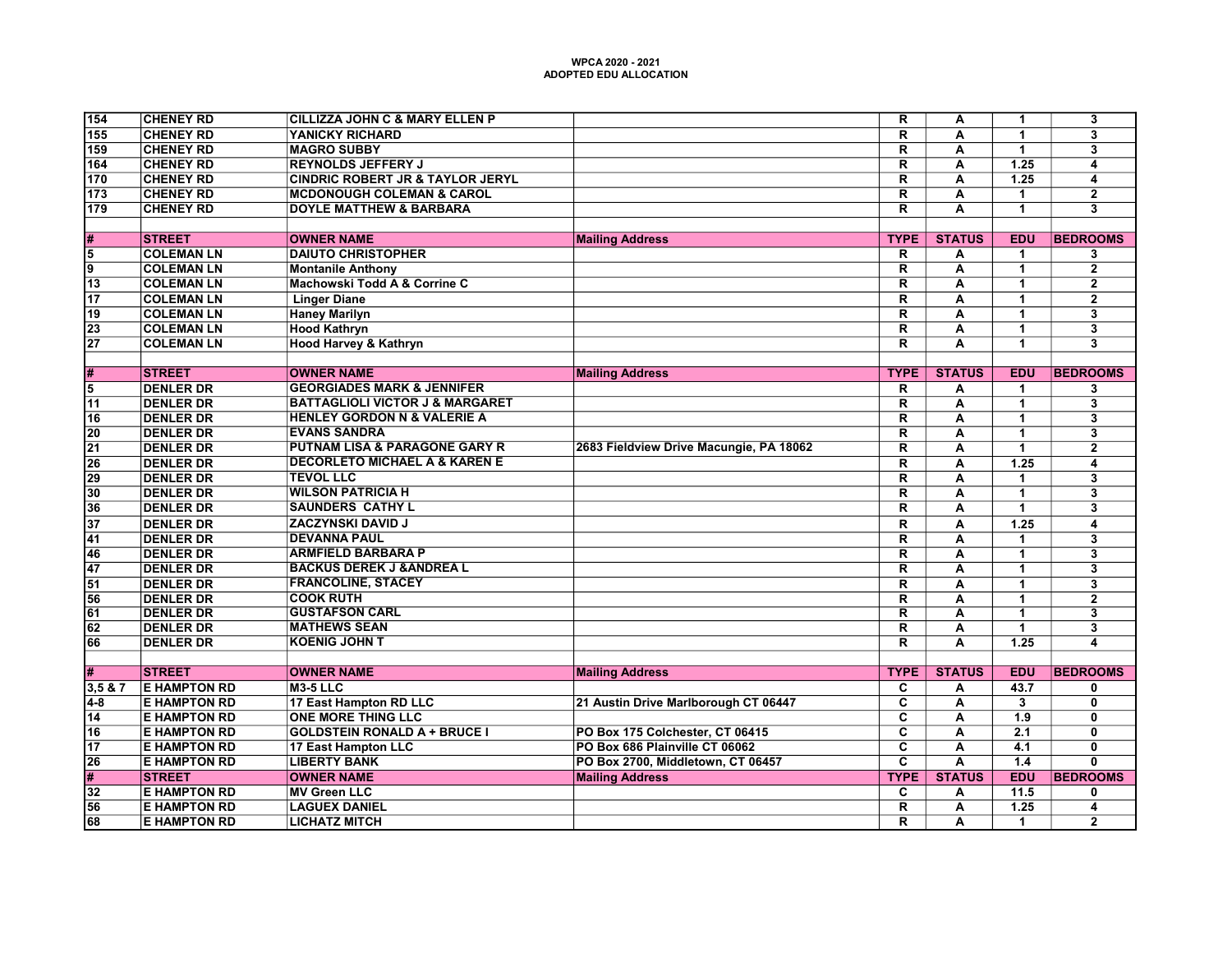| 74                                 | <b>E HAMPTON RD</b>                              | <b>HILL MICHAEL R</b>                                         |                                            | $\overline{\mathsf{R}}$      | Α                       | $\mathbf{1}$            | $\overline{2}$            |
|------------------------------------|--------------------------------------------------|---------------------------------------------------------------|--------------------------------------------|------------------------------|-------------------------|-------------------------|---------------------------|
| $\overline{78}$                    | <b>E HAMPTON RD</b>                              | <b>LICHATZ HAZEL</b>                                          |                                            | $\overline{R}$               | $\overline{\mathsf{A}}$ | 1.25                    | $\overline{4}$            |
| 86                                 | <b>E HAMPTON RD</b>                              | <b>HIGH HILL FARM LLC</b>                                     |                                            | R                            | C                       | $\overline{\mathbf{4}}$ | 3                         |
| 196                                | <b>E HAMPTON RD</b>                              | <b>YOUNG ERIK</b>                                             | <b>11 SOUTH MAIN STREET</b>                | $\overline{\mathbf{c}}$      | A                       | 3.25                    | 12                        |
| 198                                | <b>E HAMPTON RD</b>                              | <b>198 EHRD LLC</b>                                           |                                            | $\overline{\mathsf{R}}$      | А                       | 1.4                     | $\mathbf{2}$              |
| 204-210                            | <b>E HAMPTON RD</b>                              | <b>204 - 210 EHRD LLC</b>                                     |                                            | $\overline{\mathsf{R}}$      | Ā                       | $\overline{2.5}$        | $\overline{\overline{7}}$ |
| $212+$                             | <b>E HAMPTON RD</b>                              | <b>OLSON PROFESSIONAL PROPERTIES LLC</b>                      |                                            | $\overline{\mathbf{c}}$      | A                       | $\overline{2.6}$        | $\overline{0}$            |
|                                    |                                                  |                                                               |                                            |                              |                         |                         |                           |
| #                                  | <b>STREET</b>                                    | <b>OWNER NAME</b>                                             | <b>Mailing Address</b>                     | <b>TYPE</b>                  | <b>STATUS</b>           | <b>EDU</b>              | <b>BEDROOMS</b>           |
| $\overline{9}$                     | <b>E LAKE RD</b>                                 | <b>CARELLI GEORGE N</b>                                       |                                            | R                            | А                       | $\blacktriangleleft$    | $\overline{\mathbf{2}}$   |
| $\overline{11}$                    | <b>E LAKE RD</b>                                 | <b>SANDBERG COLLEEN S</b>                                     | PO Box 143, So Windsor, CT 06074           | $\overline{\mathsf{R}}$      | Ā                       | $\overline{1}$          | $\overline{\mathbf{3}}$   |
| $\overline{17}$                    | <b>E LAKE RD</b>                                 | Paul, Mark                                                    |                                            | $\overline{\mathsf{R}}$      | $\overline{\mathbf{A}}$ | 1                       | $\overline{\mathbf{3}}$   |
|                                    |                                                  |                                                               |                                            |                              |                         |                         |                           |
| #                                  | <b>STREET</b>                                    | <b>OWNER NAME</b>                                             | <b>Mailing Address</b>                     | <b>TYPE</b>                  | <b>STATUS</b>           | <b>EDU</b>              | <b>BEDROOMS</b>           |
| $\overline{4}$                     | <b>HALL TRL</b>                                  | <b>WAZER EDWARD EST OF</b>                                    |                                            | $\mathsf{R}$                 | А                       | $\mathbf{1}$            | 3                         |
| $\overline{9}$                     | <b>HALL TRL</b>                                  | <b>CLARK RIVA</b>                                             |                                            | $\overline{\mathsf{R}}$      | A                       | $\overline{1}$          | $\overline{2}$            |
| $\overline{11}$                    | <b>HALL TRL</b>                                  | <b>MORSE MICHELLE BRINDLE</b>                                 |                                            | $\overline{\mathsf{R}}$      | A                       | $\blacktriangleleft$    | $\overline{2}$            |
| 12                                 | <b>HALL TRL</b>                                  | <b>PYNE JAMES E</b>                                           |                                            | $\overline{\mathsf{R}}$      | A                       | $\overline{1}$          | 3                         |
| $\overline{15}$                    | <b>HALL TRL</b>                                  | <b>LEBLANC JON A</b>                                          |                                            | $\overline{\mathsf{R}}$      | $\overline{\mathsf{A}}$ | $\mathbf{1}$            | $\overline{\mathbf{3}}$   |
| 19                                 | <b>HALL TRL</b>                                  | <b>LAWLEY SARA K</b>                                          |                                            | $\overline{\mathbf{R}}$      | $\overline{\mathsf{A}}$ | $\overline{1}$          | $\overline{\mathbf{3}}$   |
| 25                                 | <b>HALL TRL</b>                                  | YOUNG THOMAS E                                                | PO Box 2238 Arlington TX 76004             | $\overline{R}$               | A                       | $\blacktriangleleft$    | $\mathbf{2}$              |
| $\overline{27}$                    | <b>HALL TRL</b>                                  | <b>MCGRANE RAYMOND F JR</b>                                   |                                            | $\overline{\mathsf{R}}$      | $\overline{\mathsf{A}}$ | $\blacktriangleleft$    | $\overline{2}$            |
| 29                                 | <b>HALL TRL</b>                                  | <b>CASE BRANDON</b>                                           |                                            | R                            | E                       |                         |                           |
| $\overline{31}$                    | <b>HALL TRL</b>                                  | <b>COLONNA RONALD</b>                                         |                                            | $\overline{\mathsf{R}}$      | $\overline{\mathsf{A}}$ | $\blacktriangleleft$    | $\overline{2}$            |
|                                    |                                                  |                                                               |                                            |                              |                         |                         |                           |
| #                                  | <b>STREET</b>                                    | <b>OWNER NAME</b>                                             | <b>Mailing Address</b>                     | <b>TYPE</b>                  | <b>STATUS</b>           | <b>EDU</b>              | <b>BEDROOMS</b>           |
| $\overline{5}$                     | <b>HEBRON RD</b>                                 | <b>C&amp;G PROPERTIES LLC</b>                                 | 125 A BROOK STREET WEST HARTFORD CT 06110  | С                            | А                       | 2.1                     | 0                         |
| $\overline{\mathbf{z}}$            | <b>HEBRON RD</b>                                 | <b>MARLBOROUGH VOLUNTEER FD</b>                               | 26 North Main St P.O. BOX 29               | $\overline{\mathbf{c}}$      | A                       | 1.6                     | 0                         |
|                                    |                                                  |                                                               |                                            |                              |                         |                         |                           |
| #                                  | <b>STREET</b>                                    | <b>OWNER NAME</b>                                             | <b>Mailing Address</b>                     | <b>TYPE</b>                  | <b>STATUS</b>           | <b>EDU</b>              | <b>BEDROOMS</b>           |
| $\overline{\mathbf{6}}$            | <b>HILLSIDE AVE</b>                              | <b>KIDSTON, LAURIE A</b>                                      |                                            | R.                           | A                       | $\blacktriangleleft$    | $\mathbf{2}$              |
|                                    |                                                  |                                                               |                                            |                              |                         |                         |                           |
| #                                  | <b>STREET</b>                                    | <b>OWNER NAME</b>                                             | <b>Mailing Address</b>                     | <b>TYPE</b>                  | <b>STATUS</b>           | <b>EDU</b>              | <b>BEDROOMS</b>           |
| $\overline{6}$                     | <b>INDEPENDENCE DR</b>                           | <b>EVANS THOMAS R</b>                                         | 271 West Pond Meadow Rd Westbrook CT 06498 | C                            | Α                       | 5                       | 0                         |
| $\overline{7}$                     | <b>INDEPENDENCE DR</b>                           | <b>7 INDEPENDENCE DRIVE LLC</b>                               | 55 PAULA LN MANCHESTER CT 06040            | $\overline{\mathbf{c}}$      |                         | 14.5                    | $\mathbf 0$               |
| 8A&C                               | <b>INDEPENDENCE DR</b>                           | <b>GOODALE GEORGETTE</b>                                      |                                            | $\overline{\mathsf{c}}$      | Α                       | 10.6                    | $\overline{\mathbf{0}}$   |
| 8B                                 | <b>INDEPENDENCE DR#B</b>                         | <b>DV REALTY LLC</b>                                          | 206 Coldbrook Rd Glastonbury, 06033        | $\overline{\mathbf{c}}$      | A                       | $\blacktriangleleft$    | $\mathbf 0$               |
| 8 D                                |                                                  |                                                               |                                            |                              |                         |                         |                           |
|                                    | <b>INDEPENDENCE DR</b>                           | <b>ASHLEY MEYERS</b>                                          |                                            | $\overline{\mathbf{c}}$      | A                       | 3.3                     | $\overline{0}$            |
|                                    | <b>INDEPENDENCE DR</b>                           | <b>A+M MANAGEMENT LLC</b>                                     |                                            |                              |                         | 1.4                     | 0                         |
|                                    |                                                  |                                                               |                                            |                              |                         |                         |                           |
| #                                  | <b>STREET</b>                                    | <b>OWNER NAME</b>                                             | <b>Mailing Address</b>                     | <b>TYPE</b>                  | <b>STATUS</b>           | <b>EDU</b>              | <b>BEDROOMS</b>           |
| 10                                 | <b>JONES HOLLOW RD</b>                           | <b>ASKLAR JOSEPH J + CAROL C</b>                              | 24 Isleib Rd , Marlborough, CT 06447       | R                            | A                       | $\blacktriangleleft$    | $\mathbf{2}$              |
| #                                  | <b>STREET</b>                                    | <b>OWNER NAME</b>                                             | <b>Mailing Address</b>                     | <b>TYPE</b>                  | <b>STATUS</b>           | <b>EDU</b>              | <b>BEDROOMS</b>           |
| $\overline{12}$                    | <b>JONES HOLLOW RD</b>                           | <b>BOTH LLC/Middlesex</b>                                     |                                            | C                            | A                       | 13.9                    | 0                         |
| 14                                 | <b>JONES HOLLOW RD</b>                           | <b>BOTH LLC</b>                                               | 14 Jones Hollow Rd Marlborugh, CT 06447    | $\overline{\mathbf{c}}$      | Α                       | 19.3                    | 0                         |
| 8 E<br>15                          | <b>JONES HOLLOW RD</b>                           | <b>BEHRMANN DAVID</b>                                         |                                            | $\overline{\mathbf{R}}$      | A                       | $\blacktriangleleft$    | $\overline{2}$            |
| $\overline{19}$<br>$\overline{21}$ | <b>JONES HOLLOW RD</b><br><b>JONES HOLLOW RD</b> | <b>WEBER BARBARA L</b><br><b>TRAVERSA AMY / LARDI WILLIAM</b> |                                            | $\overline{\mathsf{R}}$<br>R | A<br>A                  | 1.25<br>$\mathbf{1}$    | $\overline{\bf{4}}$<br>3  |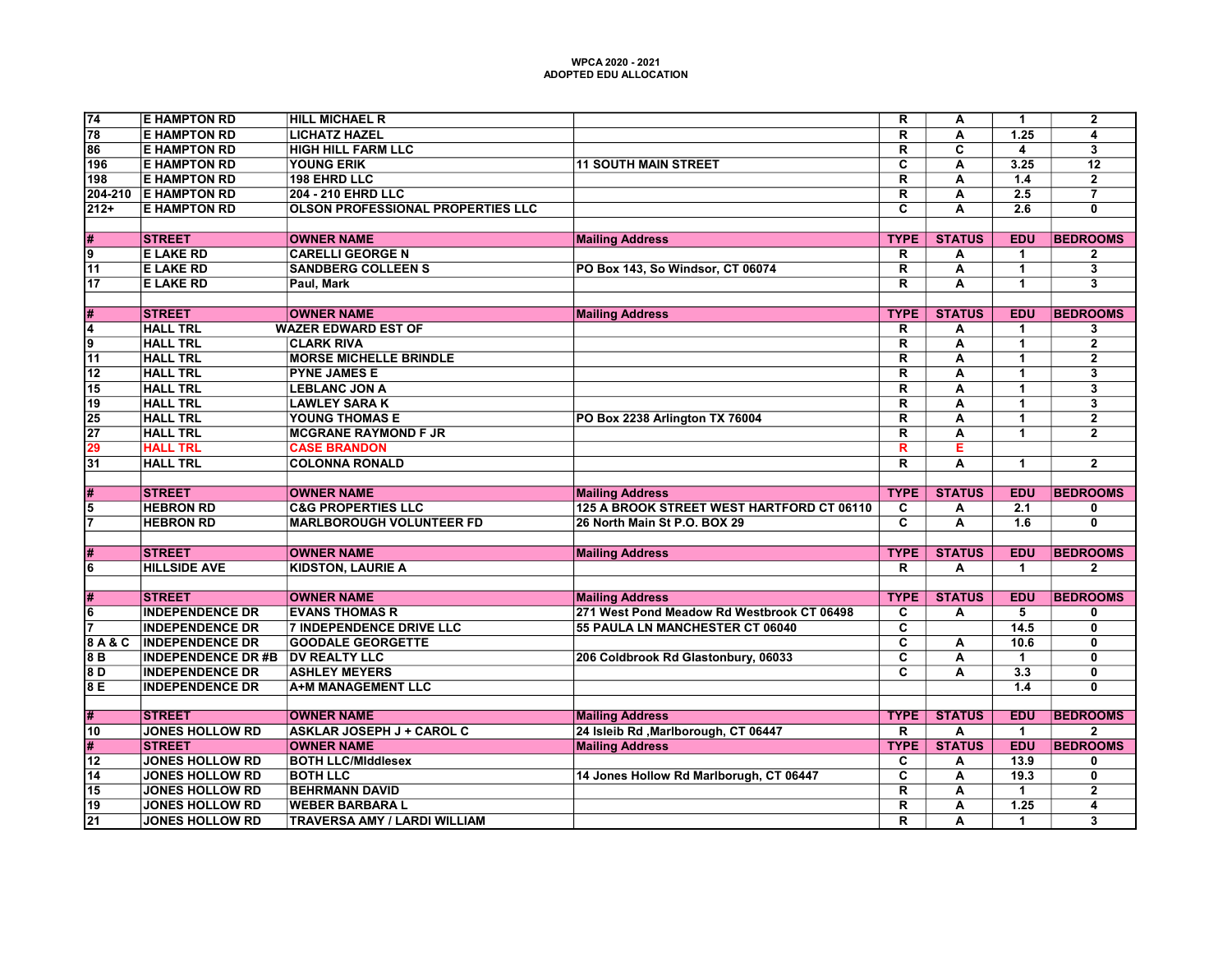| #               | <b>STREET</b>        | <b>OWNER NAME</b>                       | <b>Mailing Address</b>                 | <b>TYPE</b>             | <b>STATUS</b>           | <b>EDU</b>           | <b>BEDROOMS</b>         |
|-----------------|----------------------|-----------------------------------------|----------------------------------------|-------------------------|-------------------------|----------------------|-------------------------|
| 3               | <b>KEIRSTEAD CIR</b> | <b>HALVORSON TAMMY</b>                  |                                        | R                       | А                       | $\blacktriangleleft$ | $\mathbf 2$             |
| 11              | <b>KEIRSTEAD CIR</b> | <b>GROSSI TAMMY J</b>                   |                                        | R                       | А                       | $\mathbf{1}$         | 3                       |
| $\overline{12}$ | <b>KEIRSTEAD CIR</b> | <b>TRABER INGRID L</b>                  |                                        | $\overline{\mathsf{R}}$ | A                       | $\blacktriangleleft$ | $\overline{\mathbf{3}}$ |
| 17              | <b>KEIRSTEAD CIR</b> | <b>RASIMAS RICHARD P + GLORIA P</b>     |                                        | $\overline{\mathsf{R}}$ | А                       | $\mathbf{1}$         | $\overline{\mathbf{3}}$ |
| $\overline{20}$ | <b>KEIRSTEAD CIR</b> | <b>BUCKLEY MOIRA L</b>                  |                                        | $\overline{\mathsf{R}}$ | A                       | $\blacktriangleleft$ | 3                       |
| 23              | <b>KEIRSTEAD CIR</b> | <b>SHEPARD CAROL J</b>                  |                                        | $\overline{\mathsf{R}}$ | A                       | $\mathbf{1}$         | $\overline{\mathbf{3}}$ |
| $\overline{24}$ | <b>KEIRSTEAD CIR</b> | <b>MOONEY GREGG R + MARY ELLEN</b>      |                                        | $\overline{\mathsf{R}}$ | А                       | $\mathbf{1}$         | $\overline{\mathbf{3}}$ |
| $\overline{27}$ | <b>KEIRSTEAD CIR</b> | <b>CHACE DYANNE J</b>                   |                                        | $\overline{\mathsf{R}}$ | A                       | $\blacktriangleleft$ | $\overline{\mathbf{3}}$ |
| 28              | <b>KEIRSTEAD CIR</b> | <b>MURPHY VERONICA A</b>                |                                        | R                       | А                       | $\mathbf 1$          | 1                       |
| $\overline{31}$ | <b>KEIRSTEAD CIR</b> | <b>MCCUTCHEON ROARK C</b>               |                                        | $\overline{\mathbf{R}}$ | A                       | $\overline{1}$       | $\overline{\mathbf{3}}$ |
| $\overline{34}$ | <b>KEIRSTEAD CIR</b> | <b>HALE NANCY B</b>                     |                                        | $\overline{\mathsf{R}}$ | A                       | $\mathbf{1}$         | 1                       |
| $\overline{38}$ | <b>KEIRSTEAD CIR</b> | <b>LEE DARREN &amp; LEA L</b>           |                                        | $\overline{\mathsf{R}}$ | A                       | 1                    | $\overline{\mathbf{3}}$ |
| 42              | <b>KEIRSTEAD CIR</b> | <b>CASO DAWN</b>                        |                                        | $\overline{\mathsf{R}}$ | A                       | $\blacktriangleleft$ | $\overline{2}$          |
| 48              | <b>KEIRSTEAD CIR</b> | <b>ADASCHIK JUDITH A</b>                |                                        | $\overline{\mathsf{R}}$ | A                       | $\overline{1}$       | $\overline{2}$          |
| 52              | <b>KEIRSTEAD CIR</b> | <b>PITSURENKO YEVGENIYA</b>             |                                        | $\overline{\mathsf{R}}$ | A                       | $\blacktriangleleft$ | $\overline{2}$          |
| 53              | <b>KEIRSTEAD CIR</b> | <b>CROMWELL LYNN</b>                    |                                        | $\overline{\mathsf{R}}$ | А                       | 1.25                 | 4                       |
| $\overline{56}$ | <b>KEIRSTEAD CIR</b> | <b>VROOMAN DAVID A</b>                  |                                        | $\overline{\mathsf{R}}$ | $\overline{\mathsf{A}}$ | $\blacktriangleleft$ | $\overline{1}$          |
| $\overline{59}$ | <b>KEIRSTEAD CIR</b> | <b>WARSTOCK GLEN B</b>                  |                                        | $\overline{\mathsf{R}}$ |                         |                      |                         |
| 60              | <b>KEIRSTEAD CIR</b> | <b>ALLOCCA CRAIG A + LISA M</b>         |                                        | $\overline{\mathsf{R}}$ | A                       | 1.25                 | 4                       |
| 63              | <b>KEIRSTEAD CIR</b> | <b>LEJEUNE DAVID F + LESLIE S</b>       |                                        | $\overline{\mathsf{R}}$ | A                       | $\mathbf{1}$         | $\overline{\mathbf{3}}$ |
| 64              | <b>KEIRSTEAD CIR</b> | LEMIEUX RICHARD J + PAULA J             |                                        | $\overline{\mathbf{R}}$ | A                       | $\overline{1}$       | $\overline{\mathbf{3}}$ |
| 68              | <b>KEIRSTEAD CIR</b> | <b>OBRIEN GEORGE</b>                    | 176 No Main St Marlborough, CT 06447   | $\overline{\mathsf{R}}$ | A                       | $\mathbf{1}$         | 1                       |
| $\overline{72}$ | <b>KEIRSTEAD CIR</b> | <b>PORTER BRIAN &amp; JENNIFER</b>      |                                        | $\overline{\mathbf{R}}$ | А                       | $\mathbf{1}$         | $\mathbf{2}$            |
| $\overline{77}$ | <b>KEIRSTEAD CIR</b> | <b>ANNINO M. CHRISTINE</b>              |                                        | $\mathsf{R}$            | A                       | 1.25                 | 4                       |
|                 |                      |                                         |                                        |                         |                         |                      |                         |
| #               | <b>STREET</b>        | <b>OWNER NAME</b>                       | <b>Mailing Address</b>                 | <b>TYPE</b>             | <b>STATUS</b>           | <b>EDU</b>           | <b>BEDROOMS</b>         |
| 8               | <b>LAFAYETTE RD</b>  | <b>BONGIORNO LINDA</b>                  |                                        | R                       | Α                       | $\overline{1}$       | $\overline{2}$          |
| 10              | <b>LAFAYETTE RD</b>  | <b>COOPER SARAH MARIE TRUSTTE</b>       |                                        | $\overline{\mathsf{R}}$ | A                       | $\mathbf{1}$         | $\overline{\mathbf{3}}$ |
| 11              | <b>LAFAYETTE RD</b>  | <b>LEONARD KRISTIE D</b>                |                                        | R                       | А                       | $\mathbf 1$          | 3                       |
| $\overline{17}$ | <b>LAFAYETTE RD</b>  | <b>Williams Justin</b>                  |                                        | $\overline{\mathsf{R}}$ |                         | 1.25                 | $\overline{4}$          |
| 18              | <b>LAFAYETTE RD</b>  | <b>NOR PROPERTIES LLC</b>               | <b>147 SOUTH MAIN ST COLCHESTER</b>    | $\overline{\mathsf{R}}$ | А                       | $\blacktriangleleft$ | $\overline{\mathbf{3}}$ |
| $\overline{20}$ | <b>LAFAYETTE RD</b>  | <b>NASS JAMES &amp; ROSEMARY</b>        |                                        | $\overline{\mathsf{R}}$ | $\overline{\mathsf{A}}$ | $\blacktriangleleft$ | $\overline{\mathbf{3}}$ |
| 21              | <b>LAFAYETTE RD</b>  | <b>HOLLOWAY JOSEPH</b>                  |                                        | $\overline{\mathsf{R}}$ | A                       | $\blacktriangleleft$ | 3                       |
| $\overline{24}$ | <b>LAFAYETTE RD</b>  | <b>TYLER NANCY M &amp; AARON W</b>      |                                        | $\overline{\mathsf{R}}$ | A                       | $\mathbf{1}$         | $\mathbf 2$             |
| $\overline{25}$ | <b>LAFAYETTE RD</b>  | <b>PITRONE ANTHONY III &amp; ERIN S</b> |                                        | $\overline{\mathsf{R}}$ | A                       | $\blacktriangleleft$ | $\overline{\mathbf{3}}$ |
| 29              | <b>LAFAYETTE RD</b>  | <b>DE SANTIAGO JAMES</b>                |                                        | $\overline{\mathsf{R}}$ | A                       | $\blacktriangleleft$ | $\overline{2}$          |
| $\overline{34}$ | <b>LAFAYETTE RD</b>  | <b>RUSSO CARL</b>                       |                                        | $\overline{\mathsf{R}}$ | $\overline{\mathsf{A}}$ | $\overline{1}$       | $\overline{2}$          |
| $\overline{35}$ | <b>LAFAYETTE RD</b>  | <b>MCSPARREN LAWERENCE</b>              |                                        | $\overline{\mathsf{R}}$ | A                       | 1.25                 | $\overline{\mathbf{A}}$ |
| #               | <b>STREET</b>        | <b>OWNER NAME</b>                       | <b>Mailing Address</b>                 | <b>TYPE</b>             | <b>STATUS</b>           | <b>EDU</b>           | <b>BEDROOMS</b>         |
| $\overline{36}$ | <b>LAFAYETTE RD</b>  | <b>FALKOWSKI CHRIS + SHAUNA</b>         |                                        | R                       | А                       | 1.25                 | 4                       |
| 38              | <b>LAFAYETTE RD</b>  | <b>LAVOIE THOMAS R + MARY E</b>         | 2320 Ellington Rd So Windsor, CT 06074 | $\overline{\mathbf{R}}$ | А                       | $\mathbf{1}$         | $\overline{2}$          |
| 42              | <b>LAFAYETTE RD</b>  | <b>ALLEN ROBERT D</b>                   |                                        | $\overline{\mathsf{R}}$ | A                       | $\blacktriangleleft$ | $\overline{\mathbf{3}}$ |
| 46              | <b>LAFAYETTE RD</b>  | <b>Woodmancy Darrin &amp; Judith</b>    |                                        | $\overline{\mathsf{R}}$ | А                       | $\blacktriangleleft$ | $\mathbf{2}$            |
| 49              | <b>LAFAYETTE RD</b>  | <b>Feathers Pamela</b>                  |                                        | R                       | А                       | 1.75                 | 6                       |
| 50              | <b>LAFAYETTE RD</b>  | Fichera Carmelo & Lisa                  |                                        | $\overline{\mathsf{R}}$ | А                       | 1.25                 | 4                       |
| 53              | <b>LAFAYETTE RD</b>  | <b>Robbins Williams &amp; Laurel</b>    |                                        | $\overline{\mathsf{R}}$ | A                       | 1.5                  | 5                       |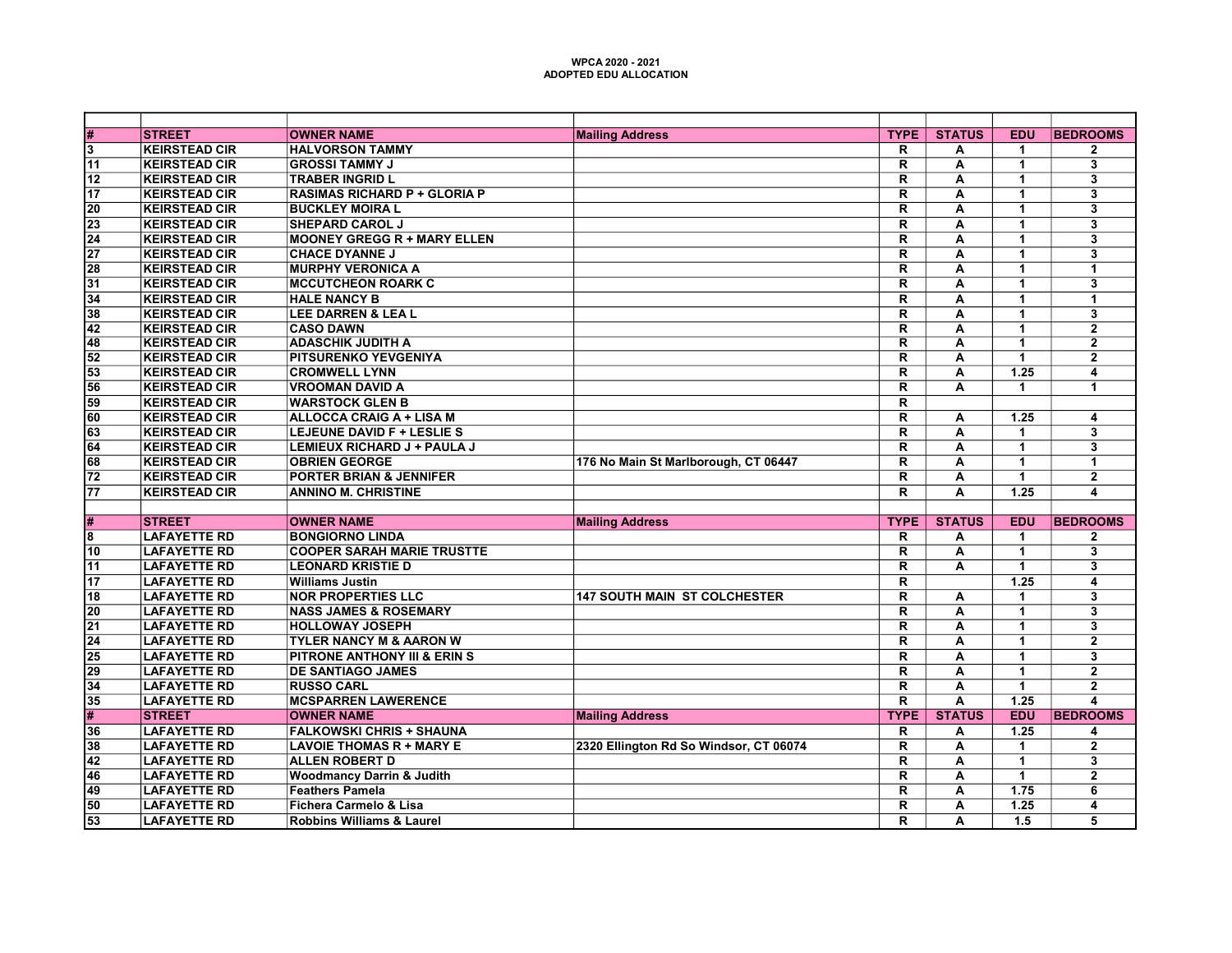| 56<br><b>LAFAYETTE RD</b><br>Dougan Patrick & Sandra<br>$\overline{\mathsf{R}}$<br>1.25<br>$\overline{4}$<br>Α<br>$\overline{2}$<br>59<br><b>LAFAYETTE RD</b><br><b>CRUTCHER ELIZABETH</b><br>R<br>A<br>$\mathbf 1$<br>62<br><b>DAVIES Sandra</b><br>R<br>$\overline{1.25}$<br><b>LAFAYETTE RD</b><br>A<br>4<br>$\overline{2}$<br>63<br><b>JANIK CHRISTOHPER</b><br>R<br>А<br>$\mathbf{1}$<br><b>LAFAYETTE RD</b><br>67<br>$\overline{R}$<br>$\overline{\mathbf{3}}$<br><b>LAFAYETTE RD</b><br>A<br>$\mathbf{1}$<br><b>Poresky Bruce</b><br><b>STATUS</b><br><b>BEDROOMS</b><br>#<br><b>STREET</b><br><b>OWNER NAME</b><br><b>Mailing Address</b><br><b>TYPE</b><br><b>EDU</b><br><b>LAKERIDGE DR</b><br><b>SCHUSTER CATHERINE</b><br>R<br>1.25<br>9<br>A<br>4<br>12<br><b>LAKERIDGE DR</b><br><b>TESSLAR SARA</b><br>R<br>A<br>$\blacktriangleleft$<br>3<br>$\overline{\mathsf{R}}$<br>$\overline{1}$<br>15<br><b>LAKERIDGE DR</b><br><b>Harvill Kenneth &amp; AMY</b><br>A<br>$\blacktriangleleft$<br>19<br><b>LAKERIDGE DR</b><br><b>WARGO ROBERT J</b><br>R<br>A<br>$\overline{\mathbf{3}}$<br>1<br><b>LAKERIDGE DR</b><br><b>KINGSLEY KAREN</b><br>$\overline{\mathsf{R}}$<br>$\overline{\mathbf{3}}$<br>20<br>Α<br>$\mathbf{1}$<br>$\overline{23}$<br><b>LAKERIDGE DR</b><br>PENG JOHN C + SIOBHAN O<br>$\overline{\mathsf{R}}$<br>$\overline{\mathbf{A}}$<br>1.25<br>4<br>$\overline{24}$<br><b>LAKERIDGE DR</b><br><b>SANDERSON TODD + BETHANY N</b><br>$\overline{\mathsf{R}}$<br>Ā<br>3<br>$\overline{1}$<br>$\overline{25}$<br><b>LAKERIDGE DR</b><br><b>WAGNER JESSE &amp; RUTH</b><br>R<br>А<br>1.25<br>$\overline{\mathbf{4}}$<br>$\overline{31}$<br>$\overline{\mathsf{R}}$<br>$\overline{\mathbf{3}}$<br><b>LAKERIDGE DR</b><br><b>MCNALLY THOMAS R + KATHLEEN E</b><br>A<br>$\blacktriangleleft$<br>$\overline{\mathsf{R}}$<br>1.25<br>34<br><b>LAKERIDGE DR</b><br><b>O'KEEFE KENNETH P JR</b><br>A<br>4<br>$\overline{35}$<br><b>LAKERIDGE DR</b><br><b>GIANOPOULOS GEORGE</b><br>R<br>А<br>$\mathbf{2}$<br>1<br>$\overline{39}$<br><b>ZITO LAURA S</b><br>$\overline{\mathsf{R}}$<br>$\overline{\mathsf{A}}$<br>$\overline{1}$<br>$\overline{\mathbf{3}}$<br><b>LAKERIDGE DR</b><br>$\overline{42}$<br>$\mathsf R$<br>3<br><b>LAKERIDGE DR</b><br><b>RONCAIOLI ROBERT L + MARIE</b><br>A<br>$\mathbf{1}$<br>$\overline{\mathbf{3}}$<br>43<br>$\overline{\mathsf{R}}$<br>$\overline{\mathbf{A}}$<br>$\overline{1}$<br><b>LAKERIDGE DR</b><br>THOMPSON DAVID J & PAMELA J<br>46<br>$\overline{\mathsf{R}}$<br>$\overline{2}$<br><b>LAKERIDGE DR</b><br>RITCHIE RICHARD L + BARBARA J<br>A<br>$\mathbf{1}$<br>$\overline{\mathsf{R}}$<br>$\overline{1}$<br>$\overline{2}$<br>47<br><b>LAKERIDGE DR</b><br>Thompson Pamela J & David<br>A<br>51<br><b>BADEAU PAUL &amp; JENNIFER</b><br>$\overline{\mathsf{R}}$<br>1.25<br><b>LAKERIDGE DR</b><br>А<br>4<br>52<br><b>LAKERIDGE DR</b><br><b>SILAGI CLAUDETTE B</b><br>$\mathsf R$<br>A<br>$\overline{1}$<br>$\overline{\mathbf{3}}$<br>$\overline{59}$<br>$\overline{\mathsf{R}}$<br>$\overline{\mathsf{A}}$<br>$\overline{\mathbf{1}}$<br>$\overline{2}$<br><b>LAKERIDGE DR</b><br><b>McMahin Richard</b><br>$\overline{\mathsf{R}}$<br>$\overline{\mathbf{3}}$<br>60<br><b>LAKERIDGE DR</b><br><b>MACLACHLAN BARRY</b><br>A<br>1 |  |
|----------------------------------------------------------------------------------------------------------------------------------------------------------------------------------------------------------------------------------------------------------------------------------------------------------------------------------------------------------------------------------------------------------------------------------------------------------------------------------------------------------------------------------------------------------------------------------------------------------------------------------------------------------------------------------------------------------------------------------------------------------------------------------------------------------------------------------------------------------------------------------------------------------------------------------------------------------------------------------------------------------------------------------------------------------------------------------------------------------------------------------------------------------------------------------------------------------------------------------------------------------------------------------------------------------------------------------------------------------------------------------------------------------------------------------------------------------------------------------------------------------------------------------------------------------------------------------------------------------------------------------------------------------------------------------------------------------------------------------------------------------------------------------------------------------------------------------------------------------------------------------------------------------------------------------------------------------------------------------------------------------------------------------------------------------------------------------------------------------------------------------------------------------------------------------------------------------------------------------------------------------------------------------------------------------------------------------------------------------------------------------------------------------------------------------------------------------------------------------------------------------------------------------------------------------------------------------------------------------------------------------------------------------------------------------------------------------------------------------------------------------------------------------------------------------------------------------------------------------------------------------------------------------------------------------------------------------------------------------------------------------------------------------------------------------------------------------------------------------------------------------------------------------------------------------------------------------------------------------------------------------------------------------------------------|--|
|                                                                                                                                                                                                                                                                                                                                                                                                                                                                                                                                                                                                                                                                                                                                                                                                                                                                                                                                                                                                                                                                                                                                                                                                                                                                                                                                                                                                                                                                                                                                                                                                                                                                                                                                                                                                                                                                                                                                                                                                                                                                                                                                                                                                                                                                                                                                                                                                                                                                                                                                                                                                                                                                                                                                                                                                                                                                                                                                                                                                                                                                                                                                                                                                                                                                                                    |  |
|                                                                                                                                                                                                                                                                                                                                                                                                                                                                                                                                                                                                                                                                                                                                                                                                                                                                                                                                                                                                                                                                                                                                                                                                                                                                                                                                                                                                                                                                                                                                                                                                                                                                                                                                                                                                                                                                                                                                                                                                                                                                                                                                                                                                                                                                                                                                                                                                                                                                                                                                                                                                                                                                                                                                                                                                                                                                                                                                                                                                                                                                                                                                                                                                                                                                                                    |  |
|                                                                                                                                                                                                                                                                                                                                                                                                                                                                                                                                                                                                                                                                                                                                                                                                                                                                                                                                                                                                                                                                                                                                                                                                                                                                                                                                                                                                                                                                                                                                                                                                                                                                                                                                                                                                                                                                                                                                                                                                                                                                                                                                                                                                                                                                                                                                                                                                                                                                                                                                                                                                                                                                                                                                                                                                                                                                                                                                                                                                                                                                                                                                                                                                                                                                                                    |  |
|                                                                                                                                                                                                                                                                                                                                                                                                                                                                                                                                                                                                                                                                                                                                                                                                                                                                                                                                                                                                                                                                                                                                                                                                                                                                                                                                                                                                                                                                                                                                                                                                                                                                                                                                                                                                                                                                                                                                                                                                                                                                                                                                                                                                                                                                                                                                                                                                                                                                                                                                                                                                                                                                                                                                                                                                                                                                                                                                                                                                                                                                                                                                                                                                                                                                                                    |  |
|                                                                                                                                                                                                                                                                                                                                                                                                                                                                                                                                                                                                                                                                                                                                                                                                                                                                                                                                                                                                                                                                                                                                                                                                                                                                                                                                                                                                                                                                                                                                                                                                                                                                                                                                                                                                                                                                                                                                                                                                                                                                                                                                                                                                                                                                                                                                                                                                                                                                                                                                                                                                                                                                                                                                                                                                                                                                                                                                                                                                                                                                                                                                                                                                                                                                                                    |  |
|                                                                                                                                                                                                                                                                                                                                                                                                                                                                                                                                                                                                                                                                                                                                                                                                                                                                                                                                                                                                                                                                                                                                                                                                                                                                                                                                                                                                                                                                                                                                                                                                                                                                                                                                                                                                                                                                                                                                                                                                                                                                                                                                                                                                                                                                                                                                                                                                                                                                                                                                                                                                                                                                                                                                                                                                                                                                                                                                                                                                                                                                                                                                                                                                                                                                                                    |  |
|                                                                                                                                                                                                                                                                                                                                                                                                                                                                                                                                                                                                                                                                                                                                                                                                                                                                                                                                                                                                                                                                                                                                                                                                                                                                                                                                                                                                                                                                                                                                                                                                                                                                                                                                                                                                                                                                                                                                                                                                                                                                                                                                                                                                                                                                                                                                                                                                                                                                                                                                                                                                                                                                                                                                                                                                                                                                                                                                                                                                                                                                                                                                                                                                                                                                                                    |  |
|                                                                                                                                                                                                                                                                                                                                                                                                                                                                                                                                                                                                                                                                                                                                                                                                                                                                                                                                                                                                                                                                                                                                                                                                                                                                                                                                                                                                                                                                                                                                                                                                                                                                                                                                                                                                                                                                                                                                                                                                                                                                                                                                                                                                                                                                                                                                                                                                                                                                                                                                                                                                                                                                                                                                                                                                                                                                                                                                                                                                                                                                                                                                                                                                                                                                                                    |  |
|                                                                                                                                                                                                                                                                                                                                                                                                                                                                                                                                                                                                                                                                                                                                                                                                                                                                                                                                                                                                                                                                                                                                                                                                                                                                                                                                                                                                                                                                                                                                                                                                                                                                                                                                                                                                                                                                                                                                                                                                                                                                                                                                                                                                                                                                                                                                                                                                                                                                                                                                                                                                                                                                                                                                                                                                                                                                                                                                                                                                                                                                                                                                                                                                                                                                                                    |  |
|                                                                                                                                                                                                                                                                                                                                                                                                                                                                                                                                                                                                                                                                                                                                                                                                                                                                                                                                                                                                                                                                                                                                                                                                                                                                                                                                                                                                                                                                                                                                                                                                                                                                                                                                                                                                                                                                                                                                                                                                                                                                                                                                                                                                                                                                                                                                                                                                                                                                                                                                                                                                                                                                                                                                                                                                                                                                                                                                                                                                                                                                                                                                                                                                                                                                                                    |  |
|                                                                                                                                                                                                                                                                                                                                                                                                                                                                                                                                                                                                                                                                                                                                                                                                                                                                                                                                                                                                                                                                                                                                                                                                                                                                                                                                                                                                                                                                                                                                                                                                                                                                                                                                                                                                                                                                                                                                                                                                                                                                                                                                                                                                                                                                                                                                                                                                                                                                                                                                                                                                                                                                                                                                                                                                                                                                                                                                                                                                                                                                                                                                                                                                                                                                                                    |  |
|                                                                                                                                                                                                                                                                                                                                                                                                                                                                                                                                                                                                                                                                                                                                                                                                                                                                                                                                                                                                                                                                                                                                                                                                                                                                                                                                                                                                                                                                                                                                                                                                                                                                                                                                                                                                                                                                                                                                                                                                                                                                                                                                                                                                                                                                                                                                                                                                                                                                                                                                                                                                                                                                                                                                                                                                                                                                                                                                                                                                                                                                                                                                                                                                                                                                                                    |  |
|                                                                                                                                                                                                                                                                                                                                                                                                                                                                                                                                                                                                                                                                                                                                                                                                                                                                                                                                                                                                                                                                                                                                                                                                                                                                                                                                                                                                                                                                                                                                                                                                                                                                                                                                                                                                                                                                                                                                                                                                                                                                                                                                                                                                                                                                                                                                                                                                                                                                                                                                                                                                                                                                                                                                                                                                                                                                                                                                                                                                                                                                                                                                                                                                                                                                                                    |  |
|                                                                                                                                                                                                                                                                                                                                                                                                                                                                                                                                                                                                                                                                                                                                                                                                                                                                                                                                                                                                                                                                                                                                                                                                                                                                                                                                                                                                                                                                                                                                                                                                                                                                                                                                                                                                                                                                                                                                                                                                                                                                                                                                                                                                                                                                                                                                                                                                                                                                                                                                                                                                                                                                                                                                                                                                                                                                                                                                                                                                                                                                                                                                                                                                                                                                                                    |  |
|                                                                                                                                                                                                                                                                                                                                                                                                                                                                                                                                                                                                                                                                                                                                                                                                                                                                                                                                                                                                                                                                                                                                                                                                                                                                                                                                                                                                                                                                                                                                                                                                                                                                                                                                                                                                                                                                                                                                                                                                                                                                                                                                                                                                                                                                                                                                                                                                                                                                                                                                                                                                                                                                                                                                                                                                                                                                                                                                                                                                                                                                                                                                                                                                                                                                                                    |  |
|                                                                                                                                                                                                                                                                                                                                                                                                                                                                                                                                                                                                                                                                                                                                                                                                                                                                                                                                                                                                                                                                                                                                                                                                                                                                                                                                                                                                                                                                                                                                                                                                                                                                                                                                                                                                                                                                                                                                                                                                                                                                                                                                                                                                                                                                                                                                                                                                                                                                                                                                                                                                                                                                                                                                                                                                                                                                                                                                                                                                                                                                                                                                                                                                                                                                                                    |  |
|                                                                                                                                                                                                                                                                                                                                                                                                                                                                                                                                                                                                                                                                                                                                                                                                                                                                                                                                                                                                                                                                                                                                                                                                                                                                                                                                                                                                                                                                                                                                                                                                                                                                                                                                                                                                                                                                                                                                                                                                                                                                                                                                                                                                                                                                                                                                                                                                                                                                                                                                                                                                                                                                                                                                                                                                                                                                                                                                                                                                                                                                                                                                                                                                                                                                                                    |  |
|                                                                                                                                                                                                                                                                                                                                                                                                                                                                                                                                                                                                                                                                                                                                                                                                                                                                                                                                                                                                                                                                                                                                                                                                                                                                                                                                                                                                                                                                                                                                                                                                                                                                                                                                                                                                                                                                                                                                                                                                                                                                                                                                                                                                                                                                                                                                                                                                                                                                                                                                                                                                                                                                                                                                                                                                                                                                                                                                                                                                                                                                                                                                                                                                                                                                                                    |  |
|                                                                                                                                                                                                                                                                                                                                                                                                                                                                                                                                                                                                                                                                                                                                                                                                                                                                                                                                                                                                                                                                                                                                                                                                                                                                                                                                                                                                                                                                                                                                                                                                                                                                                                                                                                                                                                                                                                                                                                                                                                                                                                                                                                                                                                                                                                                                                                                                                                                                                                                                                                                                                                                                                                                                                                                                                                                                                                                                                                                                                                                                                                                                                                                                                                                                                                    |  |
|                                                                                                                                                                                                                                                                                                                                                                                                                                                                                                                                                                                                                                                                                                                                                                                                                                                                                                                                                                                                                                                                                                                                                                                                                                                                                                                                                                                                                                                                                                                                                                                                                                                                                                                                                                                                                                                                                                                                                                                                                                                                                                                                                                                                                                                                                                                                                                                                                                                                                                                                                                                                                                                                                                                                                                                                                                                                                                                                                                                                                                                                                                                                                                                                                                                                                                    |  |
|                                                                                                                                                                                                                                                                                                                                                                                                                                                                                                                                                                                                                                                                                                                                                                                                                                                                                                                                                                                                                                                                                                                                                                                                                                                                                                                                                                                                                                                                                                                                                                                                                                                                                                                                                                                                                                                                                                                                                                                                                                                                                                                                                                                                                                                                                                                                                                                                                                                                                                                                                                                                                                                                                                                                                                                                                                                                                                                                                                                                                                                                                                                                                                                                                                                                                                    |  |
|                                                                                                                                                                                                                                                                                                                                                                                                                                                                                                                                                                                                                                                                                                                                                                                                                                                                                                                                                                                                                                                                                                                                                                                                                                                                                                                                                                                                                                                                                                                                                                                                                                                                                                                                                                                                                                                                                                                                                                                                                                                                                                                                                                                                                                                                                                                                                                                                                                                                                                                                                                                                                                                                                                                                                                                                                                                                                                                                                                                                                                                                                                                                                                                                                                                                                                    |  |
|                                                                                                                                                                                                                                                                                                                                                                                                                                                                                                                                                                                                                                                                                                                                                                                                                                                                                                                                                                                                                                                                                                                                                                                                                                                                                                                                                                                                                                                                                                                                                                                                                                                                                                                                                                                                                                                                                                                                                                                                                                                                                                                                                                                                                                                                                                                                                                                                                                                                                                                                                                                                                                                                                                                                                                                                                                                                                                                                                                                                                                                                                                                                                                                                                                                                                                    |  |
|                                                                                                                                                                                                                                                                                                                                                                                                                                                                                                                                                                                                                                                                                                                                                                                                                                                                                                                                                                                                                                                                                                                                                                                                                                                                                                                                                                                                                                                                                                                                                                                                                                                                                                                                                                                                                                                                                                                                                                                                                                                                                                                                                                                                                                                                                                                                                                                                                                                                                                                                                                                                                                                                                                                                                                                                                                                                                                                                                                                                                                                                                                                                                                                                                                                                                                    |  |
|                                                                                                                                                                                                                                                                                                                                                                                                                                                                                                                                                                                                                                                                                                                                                                                                                                                                                                                                                                                                                                                                                                                                                                                                                                                                                                                                                                                                                                                                                                                                                                                                                                                                                                                                                                                                                                                                                                                                                                                                                                                                                                                                                                                                                                                                                                                                                                                                                                                                                                                                                                                                                                                                                                                                                                                                                                                                                                                                                                                                                                                                                                                                                                                                                                                                                                    |  |
|                                                                                                                                                                                                                                                                                                                                                                                                                                                                                                                                                                                                                                                                                                                                                                                                                                                                                                                                                                                                                                                                                                                                                                                                                                                                                                                                                                                                                                                                                                                                                                                                                                                                                                                                                                                                                                                                                                                                                                                                                                                                                                                                                                                                                                                                                                                                                                                                                                                                                                                                                                                                                                                                                                                                                                                                                                                                                                                                                                                                                                                                                                                                                                                                                                                                                                    |  |
| $\overline{\overline{3}}$<br>$\overline{63}$<br>$\overline{\mathsf{R}}$<br>$\overline{A}$<br>$\overline{1}$<br><b>LAKERIDGE DR</b><br><b>MARANO SALVATORE &amp; ALEXANDER MORANO JUDY</b>                                                                                                                                                                                                                                                                                                                                                                                                                                                                                                                                                                                                                                                                                                                                                                                                                                                                                                                                                                                                                                                                                                                                                                                                                                                                                                                                                                                                                                                                                                                                                                                                                                                                                                                                                                                                                                                                                                                                                                                                                                                                                                                                                                                                                                                                                                                                                                                                                                                                                                                                                                                                                                                                                                                                                                                                                                                                                                                                                                                                                                                                                                          |  |
| 64<br><b>LAKERIDGE DR</b><br>$\overline{\mathsf{R}}$<br>$\overline{\mathbf{3}}$<br><b>FILOSA KURT A &amp; KATHLEEN A</b><br>A<br>$\mathbf{1}$                                                                                                                                                                                                                                                                                                                                                                                                                                                                                                                                                                                                                                                                                                                                                                                                                                                                                                                                                                                                                                                                                                                                                                                                                                                                                                                                                                                                                                                                                                                                                                                                                                                                                                                                                                                                                                                                                                                                                                                                                                                                                                                                                                                                                                                                                                                                                                                                                                                                                                                                                                                                                                                                                                                                                                                                                                                                                                                                                                                                                                                                                                                                                      |  |
| 69<br><b>WILKINSON MARCUS</b><br>$\mathsf{R}$<br>3<br><b>LAKERIDGE DR</b><br>A<br>$\mathbf{1}$                                                                                                                                                                                                                                                                                                                                                                                                                                                                                                                                                                                                                                                                                                                                                                                                                                                                                                                                                                                                                                                                                                                                                                                                                                                                                                                                                                                                                                                                                                                                                                                                                                                                                                                                                                                                                                                                                                                                                                                                                                                                                                                                                                                                                                                                                                                                                                                                                                                                                                                                                                                                                                                                                                                                                                                                                                                                                                                                                                                                                                                                                                                                                                                                     |  |
| $\overline{71}$<br>$\overline{\mathsf{R}}$<br>1.25<br><b>LAKERIDGE DR</b><br><b>Merritt Keith</b><br>A<br>$\overline{\mathbf{4}}$                                                                                                                                                                                                                                                                                                                                                                                                                                                                                                                                                                                                                                                                                                                                                                                                                                                                                                                                                                                                                                                                                                                                                                                                                                                                                                                                                                                                                                                                                                                                                                                                                                                                                                                                                                                                                                                                                                                                                                                                                                                                                                                                                                                                                                                                                                                                                                                                                                                                                                                                                                                                                                                                                                                                                                                                                                                                                                                                                                                                                                                                                                                                                                  |  |
| $\overline{75}$<br><b>KOWAL TIMOTHY D + MARY A</b><br>$\overline{R}$<br>$\overline{3}$<br><b>LAKERIDGE DR</b><br>A<br>$\mathbf{1}$                                                                                                                                                                                                                                                                                                                                                                                                                                                                                                                                                                                                                                                                                                                                                                                                                                                                                                                                                                                                                                                                                                                                                                                                                                                                                                                                                                                                                                                                                                                                                                                                                                                                                                                                                                                                                                                                                                                                                                                                                                                                                                                                                                                                                                                                                                                                                                                                                                                                                                                                                                                                                                                                                                                                                                                                                                                                                                                                                                                                                                                                                                                                                                 |  |
| $\overline{83}$<br>$\overline{\mathsf{R}}$<br><b>LAKERIDGE DR</b><br><b>READE STEVEN &amp; LISA</b><br>A<br>$\mathbf{1}$<br>3                                                                                                                                                                                                                                                                                                                                                                                                                                                                                                                                                                                                                                                                                                                                                                                                                                                                                                                                                                                                                                                                                                                                                                                                                                                                                                                                                                                                                                                                                                                                                                                                                                                                                                                                                                                                                                                                                                                                                                                                                                                                                                                                                                                                                                                                                                                                                                                                                                                                                                                                                                                                                                                                                                                                                                                                                                                                                                                                                                                                                                                                                                                                                                      |  |
| $\overline{\mathbf{3}}$<br>$\overline{92}$<br><b>AMODEO ANNE C</b><br>$\overline{\mathsf{R}}$<br>$\overline{\mathbf{A}}$<br>$\overline{1}$<br><b>LAKERIDGE DR</b>                                                                                                                                                                                                                                                                                                                                                                                                                                                                                                                                                                                                                                                                                                                                                                                                                                                                                                                                                                                                                                                                                                                                                                                                                                                                                                                                                                                                                                                                                                                                                                                                                                                                                                                                                                                                                                                                                                                                                                                                                                                                                                                                                                                                                                                                                                                                                                                                                                                                                                                                                                                                                                                                                                                                                                                                                                                                                                                                                                                                                                                                                                                                  |  |
|                                                                                                                                                                                                                                                                                                                                                                                                                                                                                                                                                                                                                                                                                                                                                                                                                                                                                                                                                                                                                                                                                                                                                                                                                                                                                                                                                                                                                                                                                                                                                                                                                                                                                                                                                                                                                                                                                                                                                                                                                                                                                                                                                                                                                                                                                                                                                                                                                                                                                                                                                                                                                                                                                                                                                                                                                                                                                                                                                                                                                                                                                                                                                                                                                                                                                                    |  |
| <b>STREET</b><br><b>OWNER NAME</b><br><b>Mailing Address</b><br><b>TYPE</b><br><b>STATUS</b><br><b>EDU</b><br><b>BEDROOMS</b><br>#                                                                                                                                                                                                                                                                                                                                                                                                                                                                                                                                                                                                                                                                                                                                                                                                                                                                                                                                                                                                                                                                                                                                                                                                                                                                                                                                                                                                                                                                                                                                                                                                                                                                                                                                                                                                                                                                                                                                                                                                                                                                                                                                                                                                                                                                                                                                                                                                                                                                                                                                                                                                                                                                                                                                                                                                                                                                                                                                                                                                                                                                                                                                                                 |  |
| <b>LAKE RD</b><br><b>KEISTER WILLIAM JR &amp; ELIZABETH</b><br>1.25<br>5<br>R<br>А<br>4                                                                                                                                                                                                                                                                                                                                                                                                                                                                                                                                                                                                                                                                                                                                                                                                                                                                                                                                                                                                                                                                                                                                                                                                                                                                                                                                                                                                                                                                                                                                                                                                                                                                                                                                                                                                                                                                                                                                                                                                                                                                                                                                                                                                                                                                                                                                                                                                                                                                                                                                                                                                                                                                                                                                                                                                                                                                                                                                                                                                                                                                                                                                                                                                            |  |
| <b>LAKE RD</b><br>$\overline{A}$<br>$\overline{\mathbf{3}}$<br><b>HODGDON DENNIS C &amp; PERRY A</b><br>R<br>$\mathbf{1}$<br>6                                                                                                                                                                                                                                                                                                                                                                                                                                                                                                                                                                                                                                                                                                                                                                                                                                                                                                                                                                                                                                                                                                                                                                                                                                                                                                                                                                                                                                                                                                                                                                                                                                                                                                                                                                                                                                                                                                                                                                                                                                                                                                                                                                                                                                                                                                                                                                                                                                                                                                                                                                                                                                                                                                                                                                                                                                                                                                                                                                                                                                                                                                                                                                     |  |
| <b>LAKE RD</b><br>$\overline{\mathsf{R}}$<br>$\overline{\mathsf{A}}$<br>$\overline{1.5}$<br>$\overline{5}$<br>$8 - 12$<br><b>DECESARE WADE V</b>                                                                                                                                                                                                                                                                                                                                                                                                                                                                                                                                                                                                                                                                                                                                                                                                                                                                                                                                                                                                                                                                                                                                                                                                                                                                                                                                                                                                                                                                                                                                                                                                                                                                                                                                                                                                                                                                                                                                                                                                                                                                                                                                                                                                                                                                                                                                                                                                                                                                                                                                                                                                                                                                                                                                                                                                                                                                                                                                                                                                                                                                                                                                                   |  |
| <b>STREET</b><br><b>STATUS</b><br><b>EDU</b><br><b>BEDROOMS</b><br>#<br><b>OWNER NAME</b><br><b>Mailing Address</b><br><b>TYPE</b>                                                                                                                                                                                                                                                                                                                                                                                                                                                                                                                                                                                                                                                                                                                                                                                                                                                                                                                                                                                                                                                                                                                                                                                                                                                                                                                                                                                                                                                                                                                                                                                                                                                                                                                                                                                                                                                                                                                                                                                                                                                                                                                                                                                                                                                                                                                                                                                                                                                                                                                                                                                                                                                                                                                                                                                                                                                                                                                                                                                                                                                                                                                                                                 |  |
| <b>LAKE RD</b><br><b>GRASSO ANTHONY J</b><br>2.25<br>15 - 21<br>R<br>А<br>8                                                                                                                                                                                                                                                                                                                                                                                                                                                                                                                                                                                                                                                                                                                                                                                                                                                                                                                                                                                                                                                                                                                                                                                                                                                                                                                                                                                                                                                                                                                                                                                                                                                                                                                                                                                                                                                                                                                                                                                                                                                                                                                                                                                                                                                                                                                                                                                                                                                                                                                                                                                                                                                                                                                                                                                                                                                                                                                                                                                                                                                                                                                                                                                                                        |  |
| 13<br><b>NO MAIN ST</b><br>17 East Hampton LLC<br>C<br>PO Box 686 Plainville CT 06062                                                                                                                                                                                                                                                                                                                                                                                                                                                                                                                                                                                                                                                                                                                                                                                                                                                                                                                                                                                                                                                                                                                                                                                                                                                                                                                                                                                                                                                                                                                                                                                                                                                                                                                                                                                                                                                                                                                                                                                                                                                                                                                                                                                                                                                                                                                                                                                                                                                                                                                                                                                                                                                                                                                                                                                                                                                                                                                                                                                                                                                                                                                                                                                                              |  |
| <b>JIN MAN LOU LLC</b><br>$\overline{\mathbf{c}}$<br>15<br><b>NO MAIN ST</b><br>4.5<br>A                                                                                                                                                                                                                                                                                                                                                                                                                                                                                                                                                                                                                                                                                                                                                                                                                                                                                                                                                                                                                                                                                                                                                                                                                                                                                                                                                                                                                                                                                                                                                                                                                                                                                                                                                                                                                                                                                                                                                                                                                                                                                                                                                                                                                                                                                                                                                                                                                                                                                                                                                                                                                                                                                                                                                                                                                                                                                                                                                                                                                                                                                                                                                                                                           |  |
| 17<br>$\overline{\mathbf{c}}$<br><b>NO MAIN ST</b><br><b>17 KINSLEI LLC</b><br>А<br>6<br>0                                                                                                                                                                                                                                                                                                                                                                                                                                                                                                                                                                                                                                                                                                                                                                                                                                                                                                                                                                                                                                                                                                                                                                                                                                                                                                                                                                                                                                                                                                                                                                                                                                                                                                                                                                                                                                                                                                                                                                                                                                                                                                                                                                                                                                                                                                                                                                                                                                                                                                                                                                                                                                                                                                                                                                                                                                                                                                                                                                                                                                                                                                                                                                                                         |  |
| $\overline{23}$<br>$\mathsf{R}$<br>$\mathbf{0}$<br>$\overline{\mathbf{3}}$<br><b>NO MAIN ST</b><br><b>RDD LLC</b><br>A                                                                                                                                                                                                                                                                                                                                                                                                                                                                                                                                                                                                                                                                                                                                                                                                                                                                                                                                                                                                                                                                                                                                                                                                                                                                                                                                                                                                                                                                                                                                                                                                                                                                                                                                                                                                                                                                                                                                                                                                                                                                                                                                                                                                                                                                                                                                                                                                                                                                                                                                                                                                                                                                                                                                                                                                                                                                                                                                                                                                                                                                                                                                                                             |  |
| $\overline{26}$<br>$\overline{\mathbf{c}}$<br><b>NO MAIN ST</b><br><b>MARLBOROUGH TOWN HALL</b><br>A<br>2.8<br>$\mathbf 0$                                                                                                                                                                                                                                                                                                                                                                                                                                                                                                                                                                                                                                                                                                                                                                                                                                                                                                                                                                                                                                                                                                                                                                                                                                                                                                                                                                                                                                                                                                                                                                                                                                                                                                                                                                                                                                                                                                                                                                                                                                                                                                                                                                                                                                                                                                                                                                                                                                                                                                                                                                                                                                                                                                                                                                                                                                                                                                                                                                                                                                                                                                                                                                         |  |
| $\overline{\mathsf{R}}$<br>$27 - 29$<br>1.9<br>$\overline{\mathbf{3}}$<br><b>NO MAIN ST</b><br><b>NILSEN SUSAN FOTHERGILL TRUSTEE</b><br>50 Kellogg Rd Marlborough, CT 06447<br>A                                                                                                                                                                                                                                                                                                                                                                                                                                                                                                                                                                                                                                                                                                                                                                                                                                                                                                                                                                                                                                                                                                                                                                                                                                                                                                                                                                                                                                                                                                                                                                                                                                                                                                                                                                                                                                                                                                                                                                                                                                                                                                                                                                                                                                                                                                                                                                                                                                                                                                                                                                                                                                                                                                                                                                                                                                                                                                                                                                                                                                                                                                                  |  |
| $\overline{\mathbf{c}}$<br>$31 - 33$<br><b>NO MAIN ST</b><br><b>ROY, STEVEN</b><br>PO Box 440 Marlborough, CT 06447<br>$\overline{\mathsf{A}}$<br>$\overline{3.2}$<br>$\overline{\mathbf{0}}$                                                                                                                                                                                                                                                                                                                                                                                                                                                                                                                                                                                                                                                                                                                                                                                                                                                                                                                                                                                                                                                                                                                                                                                                                                                                                                                                                                                                                                                                                                                                                                                                                                                                                                                                                                                                                                                                                                                                                                                                                                                                                                                                                                                                                                                                                                                                                                                                                                                                                                                                                                                                                                                                                                                                                                                                                                                                                                                                                                                                                                                                                                      |  |
| $\overline{\mathsf{R}}$<br>$\overline{\mathsf{A}}$<br>$\overline{1}$<br>$\overline{2}$<br>34<br><b>NO MAIN ST</b><br><b>WELCH ELIZABETH</b>                                                                                                                                                                                                                                                                                                                                                                                                                                                                                                                                                                                                                                                                                                                                                                                                                                                                                                                                                                                                                                                                                                                                                                                                                                                                                                                                                                                                                                                                                                                                                                                                                                                                                                                                                                                                                                                                                                                                                                                                                                                                                                                                                                                                                                                                                                                                                                                                                                                                                                                                                                                                                                                                                                                                                                                                                                                                                                                                                                                                                                                                                                                                                        |  |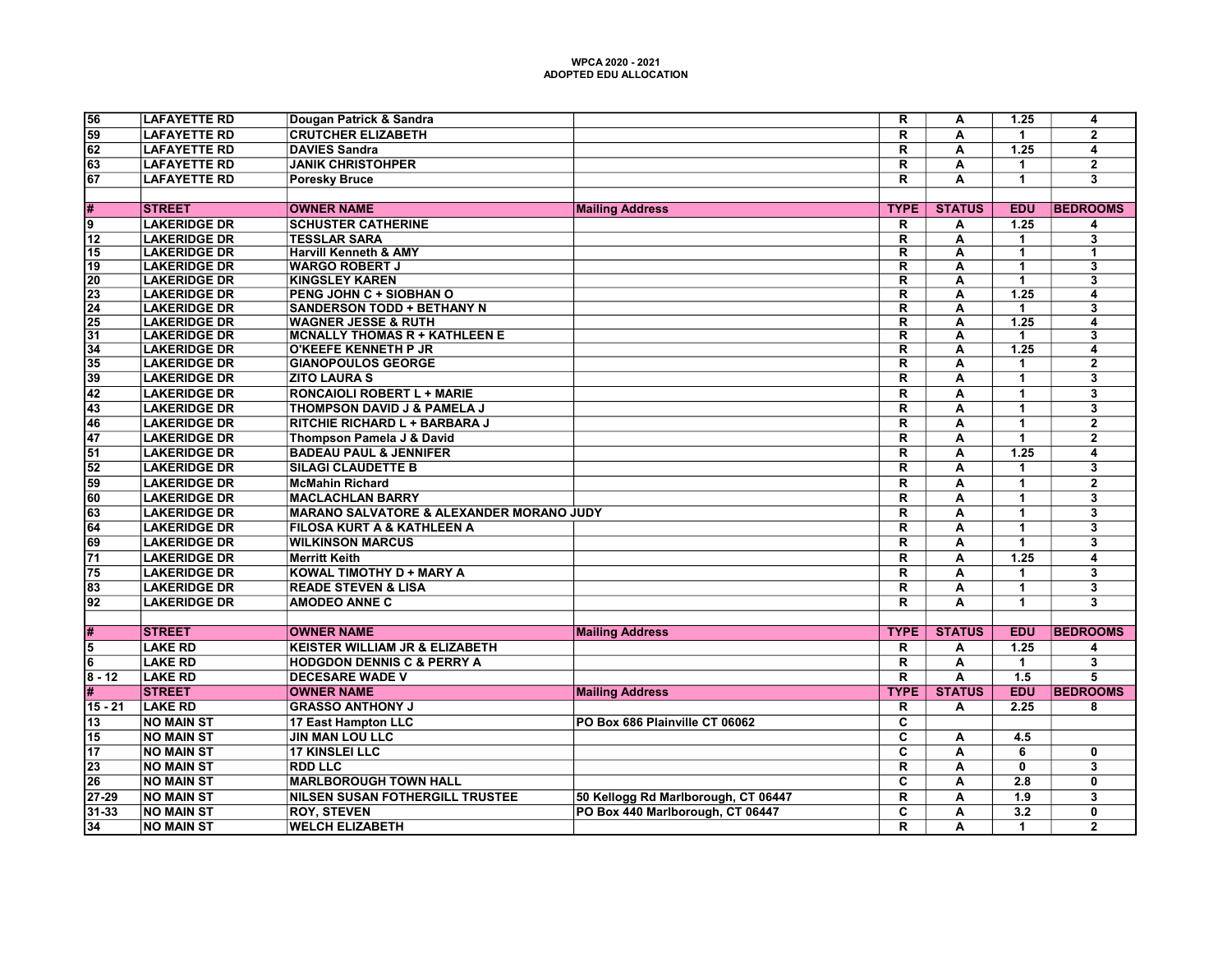| 41                                                                                                           | <b>NO MAIN ST</b>                      | <b>COUNTRY BARN PROPERTIES</b>                      |                                         | $\overline{\mathsf{R}}$                            | Α                       | $\mathbf{1}$                           | $\overline{\mathbf{3}}$ |
|--------------------------------------------------------------------------------------------------------------|----------------------------------------|-----------------------------------------------------|-----------------------------------------|----------------------------------------------------|-------------------------|----------------------------------------|-------------------------|
| $43 - 53$                                                                                                    | <b>NO MAIN ST</b>                      | <b>COUNTRY BARN PROPERTIES</b>                      |                                         | $\overline{\mathbf{c}}$                            | A                       | 14.5                                   | 0                       |
|                                                                                                              | <b>NO MAIN ST</b>                      | <b>NKBB LLC</b>                                     |                                         | C                                                  | A                       | $\overline{19}$                        | 0                       |
|                                                                                                              | <b>NO MAIN ST</b>                      | <b>NORMAN BRENDA L</b>                              | PO Box 343 Marlborugh, CT 06447         | $\overline{\mathsf{R}}$                            | A                       | 1.25                                   | 4                       |
|                                                                                                              | <b>NO MAIN ST</b>                      | <b>HAGGERTY KEVIN M + NANCY J</b>                   |                                         | $\overline{\mathbf{R}}$                            | A                       | $\blacktriangleleft$                   | $\overline{\mathbf{3}}$ |
|                                                                                                              | <b>NO MAIN ST</b>                      | <b>HALL J MARK + ROBIN G</b>                        |                                         | $\overline{\mathsf{R}}$                            | $\overline{\mathbf{A}}$ | 1.25                                   | 4                       |
| $\begin{array}{r} 59 - 61 \\ 52 \\ 54 \\ 82 \\ \hline 85 \\ 87 \\ \hline 93 \\ 97 \\ \hline 101 \end{array}$ | <b>NO MAIN ST</b>                      | <b>TALARSKI WALTER L &amp; KRISTINE</b>             |                                         | R                                                  | A                       | $\mathbf{1}$                           | $\mathbf 2$             |
|                                                                                                              | <b>NO MAIN ST</b>                      | <b>BASSILAKIS ANTHONY J</b>                         |                                         | $\mathbf R$                                        | A                       | $\mathbf{1}$                           | $\overline{\mathbf{2}}$ |
|                                                                                                              | <b>NO MAIN ST</b>                      | <b>LYKINS STEVE L + KELLI J</b>                     |                                         | $\overline{\mathsf{R}}$                            | A                       | $\mathbf{1}$                           | 3                       |
|                                                                                                              | <b>NO MAIN ST</b>                      | <b>PASTERNAK JAMES</b>                              |                                         | $\overline{\mathbf{R}}$                            | A                       | $\blacktriangleleft$                   | $\overline{\mathbf{3}}$ |
|                                                                                                              | <b>NO MAIN ST</b>                      | <b>GARRETT CHRISTOPHER M</b>                        |                                         | R                                                  | $\overline{\mathsf{v}}$ |                                        |                         |
| 102                                                                                                          | <b>NO MAIN ST</b>                      | <b>CHASE MICHELLE &amp; GREGORY</b>                 |                                         | $\overline{\mathsf{R}}$                            | A                       | 1                                      | $\overline{2}$          |
| 103                                                                                                          | <b>NO MAIN ST</b>                      | LEMIEUX ASHLEY ELIZABETH                            |                                         | $\mathbf R$                                        | A                       | $\mathbf{1}$                           | $\overline{\mathbf{2}}$ |
| 107                                                                                                          | <b>NO MAIN ST</b>                      | <b>SPOONER IDA L</b>                                | PO Box 242 Marlborough, CT 06447        | $\mathsf{R}$                                       | A                       | $\mathbf{1}$                           | 3                       |
| $115$                                                                                                        | <b>NO MAIN ST</b>                      | <b>VICINO RICHARD F &amp; KATHLEEN M</b>            |                                         | $\overline{\mathsf{R}}$                            | A                       | $\mathbf{1}$                           | $\overline{\mathbf{3}}$ |
| 117                                                                                                          | <b>NO MAIN ST</b>                      | <b>WOHLFERT JOHN &amp; LYNN</b>                     |                                         | $\overline{\mathsf{R}}$                            | A                       | $\mathbf{1}$                           | 3                       |
| 127                                                                                                          | <b>NO MAIN ST</b>                      | <b>BATCHELDER PAMELA D</b>                          |                                         | $\overline{\mathsf{R}}$                            | $\overline{A}$          | $\blacktriangleleft$                   | $\overline{2}$          |
| 128                                                                                                          | <b>NO MAIN ST</b>                      | TOURTILLOTTE PATRICIA A M                           |                                         | $\mathbf R$                                        | A                       | $\blacktriangleleft$                   | $\overline{2}$          |
| 129-131                                                                                                      | <b>NO MAIN ST</b>                      | <b>PIZZOFERRATO NICOLE</b>                          | 102 Pettengill Rd Marlborough, CT 06447 | $\overline{\mathsf{R}}$                            | $\overline{A}$          | $\overline{2}$                         | $\overline{4}$          |
| $132+$                                                                                                       | <b>NO MAIN ST</b>                      | <b>CHRISTIANA TIMOTHY</b>                           |                                         | $\overline{\mathbf{R}}$                            | A                       | $\overline{2}$                         | $\overline{2}$          |
| 136                                                                                                          | <b>NO MAIN ST</b>                      | <b>BRINKMAN CYNTHIA D</b>                           |                                         | $\overline{\mathsf{R}}$                            | A                       | $\mathbf{1}$                           | 3                       |
| 137                                                                                                          | <b>NO MAIN ST</b>                      | <b>MAYNARD MICHELLE</b>                             |                                         | $\overline{\mathsf{R}}$                            | A                       | $\mathbf{1}$                           | $\overline{2}$          |
| 139                                                                                                          | <b>NO MAIN ST</b>                      | <b>LACARESSE JASON</b>                              |                                         | $\overline{\mathsf{R}}$                            | A                       | $\overline{1}$                         | $\overline{\mathbf{3}}$ |
| 145                                                                                                          | <b>NO MAIN ST</b>                      | <b>GEBHARDT, MICHELLE &amp; EDWARD D</b>            |                                         | $\overline{\mathsf{R}}$                            | $\overline{\mathbf{A}}$ | $\overline{1}$                         | $\overline{\mathbf{3}}$ |
| 148                                                                                                          | <b>NO MAIN ST</b>                      | <b>QUATTROPANI ANTHONY &amp; TRACY TRUSTEES</b>     |                                         | $\overline{\mathbf{R}}$                            | $\overline{\mathbf{A}}$ | $\overline{1.25}$                      | 4                       |
| 151                                                                                                          | <b>NO MAIN ST</b>                      | <b>MATHIAU MARK &amp; CHERYL</b>                    |                                         | $\overline{\mathsf{R}}$                            | $\overline{A}$          | 1                                      | $\overline{1}$          |
| 152                                                                                                          | <b>NO MAIN ST</b>                      | <b>ASKLAR JOSEPH &amp; CAROL</b>                    |                                         | $\overline{\mathsf{R}}$                            | A                       | $\blacktriangleleft$                   | $\overline{\mathbf{3}}$ |
| 156                                                                                                          | <b>NO MAIN ST</b>                      | <b>HEYMANN ADREW P IV</b>                           |                                         | $\overline{\mathbf{R}}$                            | Е                       |                                        | $\mathbf{0}$            |
| 161                                                                                                          | <b>NO MAIN ST</b>                      | <b>Green Mary</b>                                   |                                         | R                                                  | A                       | 1.25                                   | 4                       |
| 163                                                                                                          | <b>NO MAIN ST</b>                      | <b>Heymann Andrew</b>                               |                                         | $\overline{\mathsf{R}}$                            | Έ                       |                                        | $\mathbf{0}$            |
| 174                                                                                                          | <b>NO MAIN ST</b>                      | <b>Bourbeau David &amp; Deborah</b>                 |                                         | $\overline{\mathsf{R}}$                            | $\overline{A}$          | $\overline{\mathbf{1}}$                | $\overline{\mathbf{3}}$ |
| 176                                                                                                          | <b>NO MAIN ST</b>                      | <b>Obrien George &amp; Elizabeth</b>                |                                         | $\mathsf{R}$                                       | A                       | $\mathbf{1}$                           | 3                       |
| 180                                                                                                          | <b>NO MAIN ST</b>                      | <b>Visco Richard &amp; Nancy</b>                    |                                         | $\overline{\mathsf{R}}$                            | $\overline{A}$          | $\overline{1}$                         | $\overline{\mathbf{3}}$ |
| 182                                                                                                          | <b>NO MAIN ST</b>                      | <b>LARDI WILLIAM &amp; AMY TRAVERSA</b>             |                                         | $\overline{\mathbf{R}}$                            | Ε                       |                                        | $\overline{0}$          |
| 183                                                                                                          | <b>NO MAIN ST</b>                      | <b>Eller Carole</b>                                 |                                         | $\overline{\mathsf{R}}$                            | $\overline{A}$          | $\mathbf{1}$                           | $\overline{\mathbf{3}}$ |
| 186                                                                                                          | <b>NO MAIN ST</b>                      | <b>LIMA JENIFER J</b>                               |                                         |                                                    | $\overline{\mathbf{A}}$ | 1.25                                   | $\overline{4}$          |
|                                                                                                              |                                        |                                                     |                                         | $\overline{\mathbf{R}}$                            |                         |                                        |                         |
| 188                                                                                                          | <b>NO MAIN ST</b>                      | Kaplan John & Colleen                               |                                         | $\overline{\mathsf{R}}$                            | A                       | $\mathbf{1}$                           | $\overline{\mathbf{3}}$ |
| 194                                                                                                          | <b>NO MAIN ST</b>                      | <b>VITARELLI RONALD</b>                             |                                         | $\overline{\mathsf{R}}$                            | A                       | $\mathbf{1}$                           | $\overline{\mathbf{3}}$ |
| 195                                                                                                          | <b>NO MAIN ST</b>                      | <b>Jackson Virginia</b>                             |                                         | $\overline{\mathsf{R}}$                            | $\overline{A}$          | $\overline{1}$                         | $\overline{3}$          |
| 198                                                                                                          |                                        |                                                     |                                         |                                                    | $\overline{A}$          | 1.25                                   | $\overline{4}$          |
|                                                                                                              | <b>NO MAIN ST</b><br><b>NO MAIN ST</b> | <b>Taetz Angela</b><br><b>Walton Edward Shirley</b> |                                         | $\overline{\mathsf{R}}$<br>$\overline{\mathsf{R}}$ |                         |                                        | $\overline{\mathbf{3}}$ |
| 200                                                                                                          |                                        |                                                     |                                         |                                                    | $\overline{A}$          | $\blacktriangleleft$<br>$\overline{1}$ |                         |
| $\frac{205}{206}$                                                                                            | <b>NO MAIN ST</b>                      | <b>Miller Alan</b>                                  |                                         | $\overline{\mathsf{R}}$                            | $\overline{A}$          |                                        | $\overline{2}$          |
|                                                                                                              | <b>NO MAIN ST</b>                      | <b>Stevens Ernest Michael &amp; Judith</b>          |                                         | $\overline{\mathbf{R}}$                            | Έ                       |                                        | 4                       |
| $\frac{212-210}{214+}$                                                                                       | <b>NO MAIN ST</b>                      | Mr. Joseph Asklar III                               |                                         | $\overline{\mathsf{R}}$                            | A                       | $\overline{2}$                         | 4                       |
|                                                                                                              | <b>NO MAIN ST</b>                      | <b>Allen Anthony &amp; Carole</b>                   |                                         | $\overline{\mathsf{R}}$                            | $\overline{A}$          | $\overline{2}$                         | $\overline{\mathbf{3}}$ |
| $\frac{215}{218}$                                                                                            | <b>NO MAIN ST</b>                      | <b>Johnson Kristen &amp; Jason</b>                  |                                         | $\overline{\mathbf{R}}$                            | Е                       |                                        | $\overline{\mathbf{3}}$ |
|                                                                                                              | <b>NO MAIN ST</b>                      | <b>Morgan Cheryl</b>                                |                                         | $\overline{\mathsf{R}}$                            | $\overline{\mathsf{A}}$ | $\mathbf 1$                            | $\overline{\mathbf{3}}$ |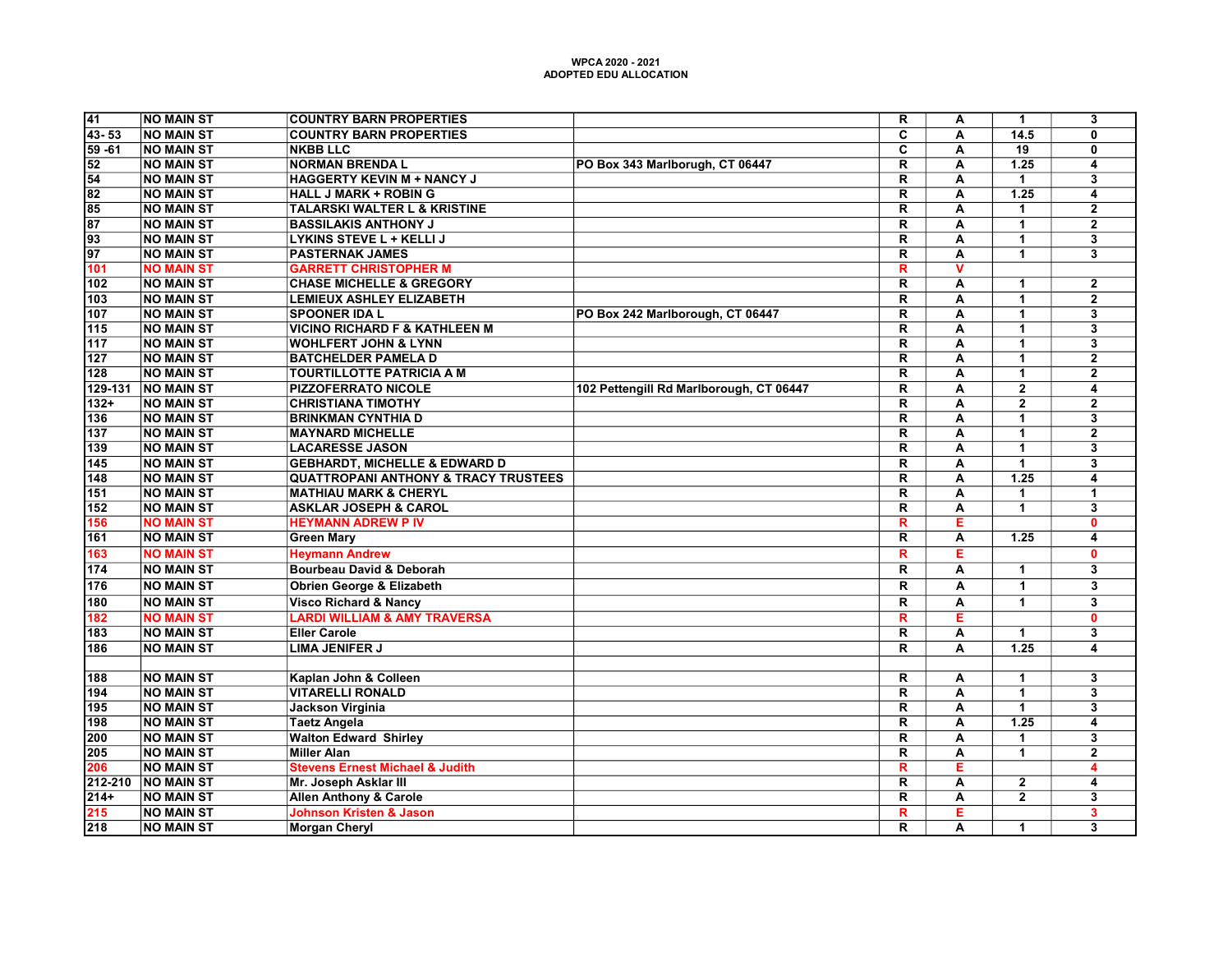|                                          |                                        |                                                                           |                        | $\overline{\mathsf{R}}$ |                         |                      |                         |
|------------------------------------------|----------------------------------------|---------------------------------------------------------------------------|------------------------|-------------------------|-------------------------|----------------------|-------------------------|
| 220                                      | <b>NO MAIN ST</b>                      | Chemerynski Michael Jay & Jane                                            |                        |                         | $\overline{\mathsf{A}}$ | $\mathbf 1$          | $\overline{\mathbf{3}}$ |
| $\overline{222}$                         | <b>NO MAIN ST</b>                      | <b>Vallera CHRISTOPHER</b>                                                |                        | R                       | А                       | 1                    | 3                       |
| 225                                      | <b>NO MAIN ST</b>                      | <b>MARLBOORUGH ART CENTER</b>                                             |                        | R.                      | A                       |                      | $\mathbf{0}$            |
| 226                                      | <b>NO MAIN ST</b>                      | <b>Asklar Joseph</b>                                                      |                        | R                       | Е                       |                      | $\mathbf{0}$            |
| 231                                      | <b>NO MAIN ST</b>                      | <b>Marlborough Arts Center</b>                                            |                        | R                       | E                       |                      | 0                       |
| 232                                      | <b>NO MAIN ST</b>                      | Craggs John & Elizabeth                                                   |                        | R                       | А                       | 1.25                 | 4                       |
| 236                                      | <b>NO MAIN ST</b>                      | <b>HARVEY BRUCE R</b>                                                     |                        | R.                      | А                       | $\mathbf 1$          | $\overline{\mathbf{3}}$ |
|                                          |                                        |                                                                           |                        |                         |                         |                      |                         |
| #                                        | <b>STREET</b>                          | <b>OWNER NAME</b>                                                         | <b>Mailing Address</b> | <b>TYPE</b>             | <b>STATUS</b>           | <b>EDU</b>           | <b>BEDROOMS</b>         |
| 10                                       | <b>PETTENGILL RD</b>                   | <b>BURGER ROBERT &amp; AMELIA</b>                                         |                        | R                       | Α                       | $\blacktriangleleft$ | 3                       |
| $\overline{11}$                          | <b>PETTENGILL RD</b>                   | <b>CLARKE JENNIFER E</b>                                                  |                        | $\overline{\mathsf{R}}$ | A                       | $\mathbf{1}$         | $\overline{\mathbf{3}}$ |
| 25                                       | <b>PETTENGILL RD</b>                   | Laroche Martia & Elizabeth                                                |                        | R.                      | A                       | $\blacktriangleleft$ | $\mathbf{2}$            |
| 29                                       | <b>PETTENGILL RD</b>                   | <b>MILLER, JOSHUA &amp; JENNIFER</b>                                      |                        | R                       | Е                       |                      |                         |
| $\overline{32}$                          | <b>PETTENGILL RD</b>                   |                                                                           |                        | $\overline{\mathsf{R}}$ | $\overline{\mathbf{A}}$ | $\overline{1}$       | $\overline{\mathbf{3}}$ |
|                                          |                                        |                                                                           |                        |                         |                         |                      |                         |
| 35                                       | <b>PETTENGILL RD</b>                   | <b>Ashe Sharon</b>                                                        |                        | R                       | E                       |                      |                         |
| 37                                       | <b>PETTENGILL RD</b>                   | <b>Tresser Jordan</b>                                                     |                        | R                       | A                       | $\mathbf{1}$         | 3                       |
| 40                                       | <b>PETTENGILL RD</b>                   | <b>Killelea Michele</b>                                                   |                        | R                       | A                       | $\mathbf 1$          | 3                       |
| 47                                       | <b>PETTENGILL RD</b>                   | Boudreau Mark & Jennifer                                                  |                        | R                       | A                       | $\blacktriangleleft$ | 3                       |
| 52                                       | <b>PETTENGILL RD</b>                   | <b>Gagnon Daren &amp; Rachel</b>                                          |                        | R                       | А                       | $\blacktriangleleft$ | 3                       |
| 64                                       | <b>PETTENGILL RD</b>                   | <b>Boston David &amp; Jane</b>                                            |                        | $\overline{\mathsf{R}}$ | A                       | $\overline{1}$       | 3                       |
| 65                                       | <b>PETTENGILL RD</b>                   | Kotler Kristin & Joseph                                                   |                        | $\overline{\mathsf{R}}$ | $\overline{\mathbf{A}}$ | $\mathbf{1}$         | $\overline{\mathbf{3}}$ |
| 68                                       | <b>PETTENGILL RD</b>                   | <b>Baker Richard</b>                                                      |                        | $\overline{\mathsf{R}}$ | A                       | $\mathbf{1}$         | 3                       |
| 74                                       | <b>PETTENGILL RD</b>                   | Chicoine Keith & Jennifer                                                 |                        | R                       | A                       | $\overline{1}$       | 3                       |
| 78                                       | <b>PETTENGILL RD</b>                   | <b>FIRMIN WARREN</b>                                                      |                        | R                       | A                       | $\blacktriangleleft$ | $\overline{\mathbf{3}}$ |
|                                          |                                        |                                                                           |                        |                         |                         |                      |                         |
| #                                        | <b>STREET</b>                          | <b>OWNER NAME</b>                                                         | <b>Mailing Address</b> | <b>TYPE</b>             | <b>STATUS</b>           | <b>EDU</b>           | <b>BEDROOMS</b>         |
| $\overline{17}$                          | <b>OLD CIDER MILL LN</b>               | <b>DUGDALE TINA F</b>                                                     |                        | R                       | Α                       | 1.25                 | 4                       |
| 19                                       | <b>OLD CIDER MILL LN</b>               | Scacciaferro Joseph & Jane                                                |                        | $\overline{\mathsf{R}}$ | Ā                       | $\blacktriangleleft$ | $\overline{\mathbf{3}}$ |
|                                          |                                        |                                                                           |                        |                         |                         |                      |                         |
| #                                        | <b>STREET</b>                          | <b>OWNER NAME</b>                                                         | <b>Mailing Address</b> | <b>TYPE</b>             | <b>STATUS</b>           | <b>EDU</b>           | <b>BEDROOMS</b>         |
|                                          | <b>PARK RD</b>                         | <b>BLISH PARK</b>                                                         |                        | <b>DRE</b>              | A                       | 1.5                  |                         |
| 48                                       | <b>PARK RD</b>                         | <b>BURG HARVEY</b>                                                        |                        | R                       | Ā                       | $\overline{1}$       | $\overline{\mathbf{3}}$ |
|                                          |                                        |                                                                           |                        |                         |                         |                      |                         |
| #                                        | <b>STREET</b>                          | <b>OWNER NAME</b>                                                         |                        | <b>TYPE</b>             | <b>STATUS</b>           | <b>EDU</b>           | <b>BEDROOMS</b>         |
|                                          | <b>ROBERTS RD</b>                      | Pace Edoardo & Erin Renee                                                 | <b>Mailing Address</b> |                         |                         |                      |                         |
| 8                                        |                                        |                                                                           |                        | A                       | А                       | $\mathbf{1}$         | 3                       |
| 10                                       | <b>ROBERTS RD</b>                      | <b>GONCALVES DAVID &amp; SHARON</b>                                       |                        | А                       | А                       | $\overline{1.25}$    | 4                       |
| 11                                       | <b>ROBERTS RD</b>                      | Depietro William & Sandra                                                 |                        | А                       | $\overline{\mathbf{A}}$ | $\mathbf{1}$         | $\overline{\mathbf{3}}$ |
| $\overline{12}$                          | <b>ROBERTS RD</b>                      | <b>Cloutier Gerald III</b>                                                |                        | $\overline{\mathsf{R}}$ | A                       | $\overline{1}$       | $\overline{\mathbf{3}}$ |
| #                                        | <b>STREET</b>                          | <b>OWNER NAME</b>                                                         | <b>Mailing Address</b> | <b>TYPE</b>             | <b>STATUS</b>           | <b>EDU</b>           | <b>BEDROOMS</b>         |
| 13                                       | <b>ROBERTS RD</b>                      | Paradie David & Nancy                                                     |                        | R                       | А                       | $\mathbf{1}$         | 3                       |
| $\overline{15}$                          | <b>ROBERTS RD</b>                      | <b>Bennici Karen</b>                                                      |                        | $\overline{\mathsf{R}}$ | A                       | $\overline{1}$       | 3                       |
| 16                                       | <b>ROBERTS RD</b>                      | <b>Bernier Raymond E Jr &amp; Diane</b>                                   |                        | $\overline{\mathsf{R}}$ | A                       | $1.25$               | $\overline{\mathbf{4}}$ |
| $\overline{18}$                          | <b>ROBERTS RD</b>                      | <b>Shishkin Sergey</b>                                                    |                        | $\overline{\mathsf{R}}$ | A                       | 1.25                 | 4                       |
| 19                                       | <b>ROBERTS RD</b>                      | Lanata David & Brenda                                                     |                        | $\overline{\mathsf{R}}$ | A                       | $\mathbf{1}$         | 3                       |
| $\overline{20}$                          | <b>ROBERTS RD</b>                      | <b>Teske Jacqueline</b>                                                   |                        | R                       | A                       | $\overline{1}$       | 3                       |
| $\overline{21}$                          | <b>ROBERTS RD</b>                      | Qureshi Mohammad & Saleha                                                 |                        | R                       | A                       | 1.25                 | 4                       |
| 22                                       |                                        |                                                                           |                        |                         |                         |                      |                         |
|                                          | <b>ROBERTS RD</b>                      | <b>White Jennifer</b>                                                     |                        | R                       | А                       | $\blacktriangleleft$ | 3                       |
|                                          | <b>ROBERTS RD</b>                      | <b>Hayes William</b>                                                      |                        | $\overline{\mathsf{R}}$ | A                       | $\overline{1}$       | $\overline{\mathbf{3}}$ |
|                                          |                                        |                                                                           |                        | $\overline{\mathsf{R}}$ |                         | $\mathbf{1}$         | $\overline{\mathbf{3}}$ |
| $\overline{26}$                          | <b>ROBERTS RD</b>                      | <b>MIKULAK DANIEL J</b>                                                   |                        |                         | A                       |                      |                         |
| 27                                       | <b>ROBERTS RD</b>                      | <b>Trouern-Trend Johathan</b>                                             |                        | R                       | А                       | 1.25                 | 4                       |
| $\overline{23}$<br>28<br>$\overline{29}$ | <b>ROBERTS RD</b><br><b>ROBERTS RD</b> | <b>MCNARY TAYLOR &amp; RYAN</b><br><b>Smiley Russell &amp; Ruth Ellen</b> |                        | R<br>R.                 | А<br>А                  | 1<br>$\mathbf 1$     | 3<br>3                  |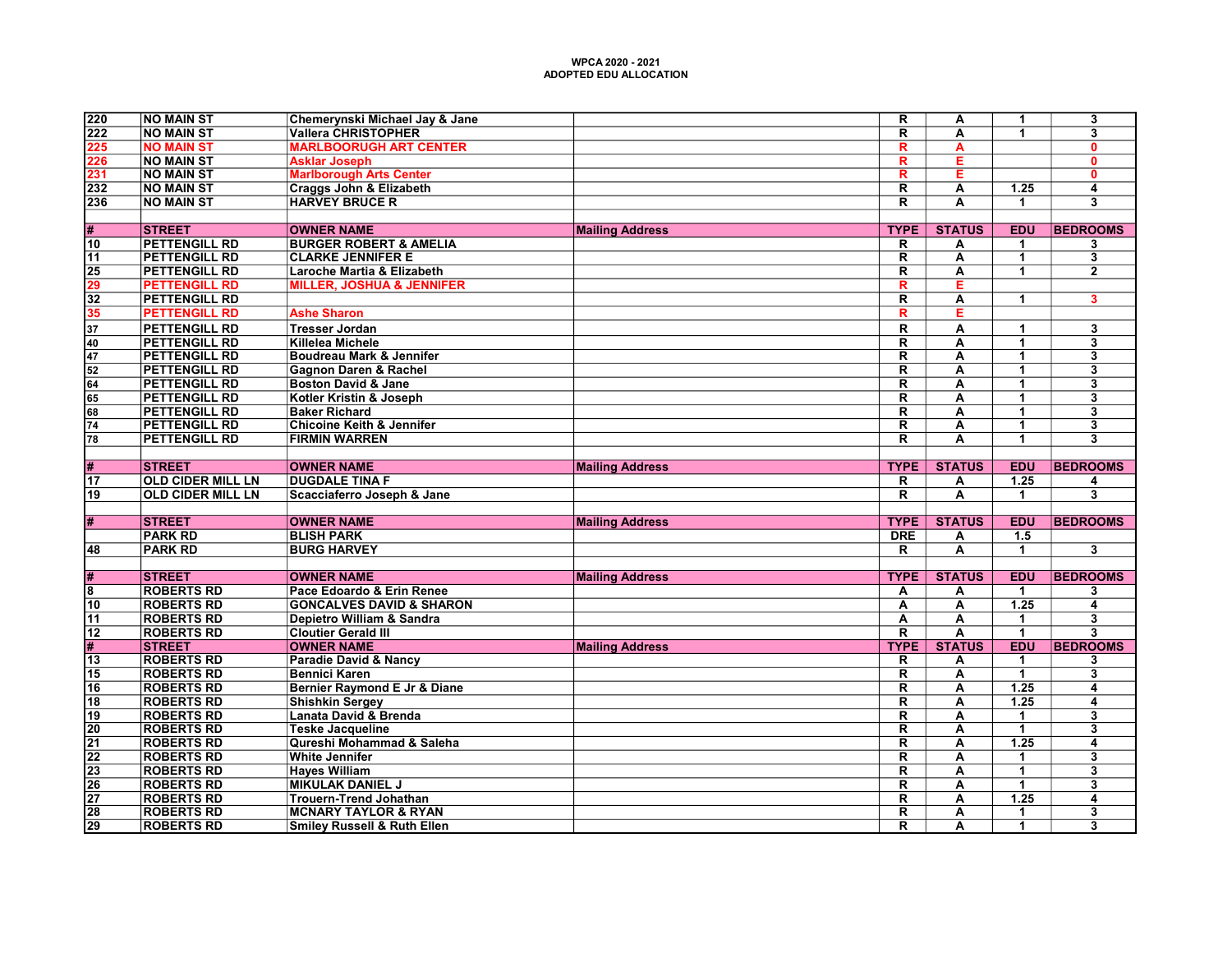| $\overline{32}$<br><b>ROBERTS RD</b><br><b>Mahon Allison &amp; Michael</b><br>$\overline{\mathsf{R}}$<br>$\overline{\mathsf{A}}$<br>1.25<br>4<br>33<br><b>ROBERTS RD</b><br>Cristovao Pedro J<br>R<br>A<br>$\blacktriangleleft$<br>3<br>34<br><b>ROBERTS RD</b><br>$\overline{\mathsf{R}}$<br>$\overline{1}$<br>$\overline{\mathbf{3}}$<br><b>Bangham Ryan &amp; Holly</b><br>A<br>$\overline{37}$<br><b>ROBERTS RD</b><br><b>CLEVELAND ERIN J &amp; BRYANT W</b><br>$\overline{\mathsf{R}}$<br>$\overline{1}$<br>$\overline{\mathbf{3}}$<br>A<br>38<br><b>ROBERTS RD</b><br><b>McNally Kevin &amp; Waller Ranna</b><br>$\overline{\mathsf{R}}$<br>1.25<br>A<br>4<br>$\overline{39}$<br><b>ROBERTS RD</b><br>$\overline{\mathsf{R}}$<br>1.25<br>Cragnotti katherine<br>А<br>4<br>41<br><b>ROBERTS RD</b><br>$\overline{\mathsf{R}}$<br><b>McNulty Sean &amp; Wendy</b><br>A<br>3<br>$\mathbf 1$<br><b>ROBERTS RD</b><br>$\overline{\mathsf{R}}$<br>1.25<br>$\overline{42}$<br><b>Dalton Aaron</b><br>$\overline{\mathbf{A}}$<br>$\overline{4}$<br>$\overline{43}$<br><b>ROBERTS RD</b><br><b>Carlson Rosanna</b><br>$\overline{\mathsf{R}}$<br>1.25<br>A<br>$\overline{\mathbf{4}}$<br><b>STEVENS ZACHARY J &amp; KATELIN A</b><br>$\overline{\mathsf{R}}$<br>$\overline{\mathbf{3}}$<br>44<br><b>ROBERTS RD</b><br>A<br>$\blacktriangleleft$<br>46<br><b>ROBERTS RD</b><br><b>GRAHAM ROBIN</b><br>$\overline{\mathsf{R}}$<br>$\overline{1}$<br>$\overline{\mathbf{3}}$<br>А<br>$\overline{47}$<br>$\overline{\mathsf{R}}$<br>1.25<br><b>ROBERTS RD</b><br>A<br>Napolitano Frank<br>4<br>$\overline{\mathsf{R}}$<br>$\overline{\overline{3}}$<br>48<br><b>ROBERTS RD</b><br>Radican Terrence & Sharlene<br>$\overline{A}$<br>$\overline{1}$<br>49<br><b>ROBERTS RD</b><br>Labbe Linda<br>$\overline{\mathsf{R}}$<br>$\overline{\mathsf{A}}$<br>$\overline{1.25}$<br>4<br><b>ROBERTS RD</b><br><b>Henderson Chad &amp; Jennifer</b><br>50<br>$\overline{\mathsf{R}}$<br>3<br>A<br>$\mathbf 1$<br><b>ROBERTS RD</b><br>51<br><b>THAYER RACHEL</b><br>$\overline{\mathsf{R}}$<br>$\overline{\mathsf{A}}$<br>$\overline{1}$<br>$\overline{\mathbf{3}}$<br>52<br><b>ROBERTS RD</b><br><b>DECARO JAMIE</b><br>$\overline{\mathsf{R}}$<br>$\overline{\mathsf{A}}$<br>$\overline{3}$<br>$\blacktriangleleft$<br>$\overline{53}$<br><b>ROBERTS RD</b><br>$\mathsf{R}$<br>3<br>Perrone John & Cynthia<br>A<br>$\blacktriangleleft$<br>$\overline{54}$<br><b>ROBERTS RD</b><br>Wallman Jonathon & Sheena<br>$\overline{\mathsf{R}}$<br>$\overline{\mathbf{3}}$<br>$\overline{\mathsf{A}}$<br>$\overline{1}$<br>$\overline{55}$<br><b>ROBERTS RD</b><br><b>Oconnell John &amp; Nancy</b><br>$\overline{\mathsf{R}}$<br>$\overline{\mathbf{3}}$<br>A<br>$\blacktriangleleft$<br><b>ROBERTS RD</b><br>Zimmer Dieter & Linda<br>$\overline{\mathbf{3}}$<br>$\overline{56}$<br>$\overline{\mathsf{R}}$<br>$\overline{\mathsf{A}}$<br>$\overline{1}$<br>58<br>$\overline{\mathsf{R}}$<br>$\overline{\mathbf{3}}$<br><b>ROBERTS RD</b><br>Labickas Michael & Patricia<br>$\overline{\mathsf{A}}$<br>$\overline{1}$<br>59<br><b>ROBERTS RD</b><br>Rast Erik & Tara<br>$\mathsf{R}$<br>A<br>$\mathbf{3}$<br>$\mathbf{1}$<br>$\overline{61}$<br><b>ROBERTS RD</b><br><b>Mckay Charles &amp; Nancy</b><br>$\overline{\mathsf{R}}$<br>$\overline{\mathsf{A}}$<br>$\overline{\mathbf{3}}$<br>$\overline{1}$<br>Stoehr Christina & Maisano Peter<br>62<br><b>ROBERTS RD</b><br>$\overline{\mathsf{R}}$<br>$\overline{\mathbf{3}}$<br>А<br>$\blacktriangleleft$<br>63<br><b>ROBERTS RD</b><br>$\overline{\mathsf{R}}$<br>$\overline{\mathbf{3}}$<br><b>Schwer Robert &amp; Marcia</b><br>A<br>$\mathbf{1}$<br>64<br><b>ROBERTS RD</b><br>$\overline{\mathsf{R}}$<br>$\overline{\mathbf{3}}$<br><b>Quint Raymond &amp; Suzanne</b><br>$\overline{\mathsf{A}}$<br>$\overline{1}$<br>$\overline{1}$<br>66<br><b>ROBERTS RD</b><br>$\overline{\mathsf{R}}$<br>$\overline{\mathbf{A}}$<br>$\overline{3}$<br><b>Billings Scott &amp; Chrisitine</b><br>67<br><b>ROBERTS RD</b><br><b>ECKHOFF BRENDON</b><br>$\overline{\mathsf{R}}$<br>1.25<br>A<br>$\overline{\mathbf{4}}$<br>$\overline{\mathsf{R}}$<br>$\overline{A}$<br>$\overline{\mathbf{3}}$<br>69<br><b>ROBERTS RD</b><br><b>SODHI ERIN</b><br>$\overline{1}$<br>$\overline{70}$<br><b>ROBERTS RD</b><br><b>Montero Enrique &amp; Maria</b><br>$\overline{\mathsf{R}}$<br>$\overline{\mathsf{A}}$<br>$\overline{1}$<br>$\overline{\mathbf{3}}$<br>$\overline{\mathbf{3}}$<br>$\overline{71}$<br><b>ROBERTS RD</b><br>$\overline{\mathsf{R}}$<br>$\overline{\mathsf{A}}$<br><b>Allen Kathleen</b><br>$\mathbf{1}$<br><b>BEDROOMS</b><br><b>STREET</b><br><b>OWNER NAME</b><br><b>TYPE</b><br><b>STATUS</b><br>EDU<br>#<br><b>Mailing Address</b><br><b>ROBERTS RD</b><br><b>MIRABAL ROBERT A</b><br>$\overline{72}$<br>R<br>A<br>1.25<br>4<br>$\overline{73}$<br><b>ROBERTS RD</b><br>$\overline{\mathsf{R}}$<br>$\overline{\mathbf{3}}$<br><b>HERNANDEZ NANCY SUE</b><br>A<br>$\mathbf{1}$<br>$\overline{74}$<br>$\overline{\mathsf{R}}$<br>$\overline{2}$<br><b>ROBERTS RD</b><br>Cooper Bre-anne & Jaret<br>$\overline{\mathsf{A}}$<br>$\overline{1}$<br>$\overline{\mathsf{R}}$<br>$\overline{\mathbf{3}}$<br>$\overline{75}$<br><b>ROBERTS RD</b><br><b>Fusco Andrew &amp; Margaret</b><br>$\overline{\mathbf{A}}$<br>$\overline{1}$<br>$\overline{76}$<br><b>ROBERTS RD</b><br>Berman Devon a<br>$\overline{\mathsf{R}}$<br>1.25<br>A<br>$\overline{\mathbf{4}}$<br>$\overline{\mathsf{R}}$<br>$\overline{77}$<br><b>ROBERTS RD</b><br>Leone Salvatore & Giuseppina<br>$\overline{\mathsf{A}}$<br>1.25<br>$\overline{4}$<br>$\overline{\mathbf{3}}$<br>80<br><b>ROBERTS RD</b><br><b>Graff Marin &amp; Marion</b><br>$\overline{\mathsf{R}}$<br>A<br>$\mathbf 1$<br><b>ROBERTS RD</b><br><b>SANTOSTEFANO EMILY</b><br>$\overline{\mathbf{3}}$<br>$\overline{81}$<br>$\overline{\mathsf{R}}$<br>$\overline{\mathsf{A}}$<br>$\overline{1}$<br>$\overline{82}$<br><b>ROBERTS RD</b><br>$\overline{\mathsf{R}}$<br>$\overline{\mathbf{A}}$<br>$\overline{1}$<br>$\overline{3}$<br><b>Malloy Evelyn</b><br><b>ROBERTS RD</b><br>Pesce Theodore & Joneen<br>$\mathsf{R}$<br>A<br>$\mathbf{1}$<br>3<br>$\overline{87}$<br><b>Roberts William Z</b><br>$\overline{\mathsf{R}}$<br>1.25<br>$\overline{4}$<br><b>ROBERTS RD</b><br>$\overline{A}$<br>88<br><b>ROBERTS RD</b><br><b>Orlando Ryan</b><br>R<br>Е<br>$\overline{\mathbf{3}}$<br><b>ROBERTS RD</b><br>$\overline{\mathbf{3}}$<br>89<br><b>Comeau Sandy</b><br>R<br>A<br>1<br>90<br><b>Piacentini Michael D</b><br><b>ROBERTS RD</b><br>$\overline{\mathsf{R}}$<br>E<br>$\overline{\mathbf{3}}$<br>91<br><b>ROBERTS RD</b><br><b>CAREY ROSE</b><br>$\overline{\mathbf{3}}$<br>R<br>A<br>1 |    |                   |                       |                         |                         |                      |                         |
|------------------------------------------------------------------------------------------------------------------------------------------------------------------------------------------------------------------------------------------------------------------------------------------------------------------------------------------------------------------------------------------------------------------------------------------------------------------------------------------------------------------------------------------------------------------------------------------------------------------------------------------------------------------------------------------------------------------------------------------------------------------------------------------------------------------------------------------------------------------------------------------------------------------------------------------------------------------------------------------------------------------------------------------------------------------------------------------------------------------------------------------------------------------------------------------------------------------------------------------------------------------------------------------------------------------------------------------------------------------------------------------------------------------------------------------------------------------------------------------------------------------------------------------------------------------------------------------------------------------------------------------------------------------------------------------------------------------------------------------------------------------------------------------------------------------------------------------------------------------------------------------------------------------------------------------------------------------------------------------------------------------------------------------------------------------------------------------------------------------------------------------------------------------------------------------------------------------------------------------------------------------------------------------------------------------------------------------------------------------------------------------------------------------------------------------------------------------------------------------------------------------------------------------------------------------------------------------------------------------------------------------------------------------------------------------------------------------------------------------------------------------------------------------------------------------------------------------------------------------------------------------------------------------------------------------------------------------------------------------------------------------------------------------------------------------------------------------------------------------------------------------------------------------------------------------------------------------------------------------------------------------------------------------------------------------------------------------------------------------------------------------------------------------------------------------------------------------------------------------------------------------------------------------------------------------------------------------------------------------------------------------------------------------------------------------------------------------------------------------------------------------------------------------------------------------------------------------------------------------------------------------------------------------------------------------------------------------------------------------------------------------------------------------------------------------------------------------------------------------------------------------------------------------------------------------------------------------------------------------------------------------------------------------------------------------------------------------------------------------------------------------------------------------------------------------------------------------------------------------------------------------------------------------------------------------------------------------------------------------------------------------------------------------------------------------------------------------------------------------------------------------------------------------------------------------------------------------------------------------------------------------------------------------------------------------------------------------------------------------------------------------------------------------------------------------------------------------------------------------------------------------------------------------------------------------------------------------------------------------------------------------------------------------------------------------------------------------------------------------------------------------------------------------------------------------------------------------------------------------------------------------------------------------------------------------------------------------------------------------------------------------------------------------------------------------------------------------------------------------------------------------------------------------------------------------------------------------------------------------------------------------------------------------------------------------------------------------------------------------------------------------------------------------------------------------------------------------------------------------------------------------------------------------------------------------------------------------------------------------------------------------------------------------------------------------------------------------------------------------------------------------------------------------------------------------------------------------------------------------------------------------------------------------------------------------------------------------------------------------------------------------------------------------------------------------------------------------------------------------------------------------------|----|-------------------|-----------------------|-------------------------|-------------------------|----------------------|-------------------------|
|                                                                                                                                                                                                                                                                                                                                                                                                                                                                                                                                                                                                                                                                                                                                                                                                                                                                                                                                                                                                                                                                                                                                                                                                                                                                                                                                                                                                                                                                                                                                                                                                                                                                                                                                                                                                                                                                                                                                                                                                                                                                                                                                                                                                                                                                                                                                                                                                                                                                                                                                                                                                                                                                                                                                                                                                                                                                                                                                                                                                                                                                                                                                                                                                                                                                                                                                                                                                                                                                                                                                                                                                                                                                                                                                                                                                                                                                                                                                                                                                                                                                                                                                                                                                                                                                                                                                                                                                                                                                                                                                                                                                                                                                                                                                                                                                                                                                                                                                                                                                                                                                                                                                                                                                                                                                                                                                                                                                                                                                                                                                                                                                                                                                                                                                                                                                                                                                                                                                                                                                                                                                                                                                                                                                                                                                                                                                                                                                                                                                                                                                                                                                                                                                                                                                                                        | 31 | <b>ROBERTS RD</b> | <b>Teideman Lorna</b> | $\overline{\mathsf{R}}$ | $\overline{\mathsf{A}}$ | $\blacktriangleleft$ | $\overline{\mathbf{3}}$ |
|                                                                                                                                                                                                                                                                                                                                                                                                                                                                                                                                                                                                                                                                                                                                                                                                                                                                                                                                                                                                                                                                                                                                                                                                                                                                                                                                                                                                                                                                                                                                                                                                                                                                                                                                                                                                                                                                                                                                                                                                                                                                                                                                                                                                                                                                                                                                                                                                                                                                                                                                                                                                                                                                                                                                                                                                                                                                                                                                                                                                                                                                                                                                                                                                                                                                                                                                                                                                                                                                                                                                                                                                                                                                                                                                                                                                                                                                                                                                                                                                                                                                                                                                                                                                                                                                                                                                                                                                                                                                                                                                                                                                                                                                                                                                                                                                                                                                                                                                                                                                                                                                                                                                                                                                                                                                                                                                                                                                                                                                                                                                                                                                                                                                                                                                                                                                                                                                                                                                                                                                                                                                                                                                                                                                                                                                                                                                                                                                                                                                                                                                                                                                                                                                                                                                                                        |    |                   |                       |                         |                         |                      |                         |
|                                                                                                                                                                                                                                                                                                                                                                                                                                                                                                                                                                                                                                                                                                                                                                                                                                                                                                                                                                                                                                                                                                                                                                                                                                                                                                                                                                                                                                                                                                                                                                                                                                                                                                                                                                                                                                                                                                                                                                                                                                                                                                                                                                                                                                                                                                                                                                                                                                                                                                                                                                                                                                                                                                                                                                                                                                                                                                                                                                                                                                                                                                                                                                                                                                                                                                                                                                                                                                                                                                                                                                                                                                                                                                                                                                                                                                                                                                                                                                                                                                                                                                                                                                                                                                                                                                                                                                                                                                                                                                                                                                                                                                                                                                                                                                                                                                                                                                                                                                                                                                                                                                                                                                                                                                                                                                                                                                                                                                                                                                                                                                                                                                                                                                                                                                                                                                                                                                                                                                                                                                                                                                                                                                                                                                                                                                                                                                                                                                                                                                                                                                                                                                                                                                                                                                        |    |                   |                       |                         |                         |                      |                         |
|                                                                                                                                                                                                                                                                                                                                                                                                                                                                                                                                                                                                                                                                                                                                                                                                                                                                                                                                                                                                                                                                                                                                                                                                                                                                                                                                                                                                                                                                                                                                                                                                                                                                                                                                                                                                                                                                                                                                                                                                                                                                                                                                                                                                                                                                                                                                                                                                                                                                                                                                                                                                                                                                                                                                                                                                                                                                                                                                                                                                                                                                                                                                                                                                                                                                                                                                                                                                                                                                                                                                                                                                                                                                                                                                                                                                                                                                                                                                                                                                                                                                                                                                                                                                                                                                                                                                                                                                                                                                                                                                                                                                                                                                                                                                                                                                                                                                                                                                                                                                                                                                                                                                                                                                                                                                                                                                                                                                                                                                                                                                                                                                                                                                                                                                                                                                                                                                                                                                                                                                                                                                                                                                                                                                                                                                                                                                                                                                                                                                                                                                                                                                                                                                                                                                                                        |    |                   |                       |                         |                         |                      |                         |
|                                                                                                                                                                                                                                                                                                                                                                                                                                                                                                                                                                                                                                                                                                                                                                                                                                                                                                                                                                                                                                                                                                                                                                                                                                                                                                                                                                                                                                                                                                                                                                                                                                                                                                                                                                                                                                                                                                                                                                                                                                                                                                                                                                                                                                                                                                                                                                                                                                                                                                                                                                                                                                                                                                                                                                                                                                                                                                                                                                                                                                                                                                                                                                                                                                                                                                                                                                                                                                                                                                                                                                                                                                                                                                                                                                                                                                                                                                                                                                                                                                                                                                                                                                                                                                                                                                                                                                                                                                                                                                                                                                                                                                                                                                                                                                                                                                                                                                                                                                                                                                                                                                                                                                                                                                                                                                                                                                                                                                                                                                                                                                                                                                                                                                                                                                                                                                                                                                                                                                                                                                                                                                                                                                                                                                                                                                                                                                                                                                                                                                                                                                                                                                                                                                                                                                        |    |                   |                       |                         |                         |                      |                         |
|                                                                                                                                                                                                                                                                                                                                                                                                                                                                                                                                                                                                                                                                                                                                                                                                                                                                                                                                                                                                                                                                                                                                                                                                                                                                                                                                                                                                                                                                                                                                                                                                                                                                                                                                                                                                                                                                                                                                                                                                                                                                                                                                                                                                                                                                                                                                                                                                                                                                                                                                                                                                                                                                                                                                                                                                                                                                                                                                                                                                                                                                                                                                                                                                                                                                                                                                                                                                                                                                                                                                                                                                                                                                                                                                                                                                                                                                                                                                                                                                                                                                                                                                                                                                                                                                                                                                                                                                                                                                                                                                                                                                                                                                                                                                                                                                                                                                                                                                                                                                                                                                                                                                                                                                                                                                                                                                                                                                                                                                                                                                                                                                                                                                                                                                                                                                                                                                                                                                                                                                                                                                                                                                                                                                                                                                                                                                                                                                                                                                                                                                                                                                                                                                                                                                                                        |    |                   |                       |                         |                         |                      |                         |
|                                                                                                                                                                                                                                                                                                                                                                                                                                                                                                                                                                                                                                                                                                                                                                                                                                                                                                                                                                                                                                                                                                                                                                                                                                                                                                                                                                                                                                                                                                                                                                                                                                                                                                                                                                                                                                                                                                                                                                                                                                                                                                                                                                                                                                                                                                                                                                                                                                                                                                                                                                                                                                                                                                                                                                                                                                                                                                                                                                                                                                                                                                                                                                                                                                                                                                                                                                                                                                                                                                                                                                                                                                                                                                                                                                                                                                                                                                                                                                                                                                                                                                                                                                                                                                                                                                                                                                                                                                                                                                                                                                                                                                                                                                                                                                                                                                                                                                                                                                                                                                                                                                                                                                                                                                                                                                                                                                                                                                                                                                                                                                                                                                                                                                                                                                                                                                                                                                                                                                                                                                                                                                                                                                                                                                                                                                                                                                                                                                                                                                                                                                                                                                                                                                                                                                        |    |                   |                       |                         |                         |                      |                         |
|                                                                                                                                                                                                                                                                                                                                                                                                                                                                                                                                                                                                                                                                                                                                                                                                                                                                                                                                                                                                                                                                                                                                                                                                                                                                                                                                                                                                                                                                                                                                                                                                                                                                                                                                                                                                                                                                                                                                                                                                                                                                                                                                                                                                                                                                                                                                                                                                                                                                                                                                                                                                                                                                                                                                                                                                                                                                                                                                                                                                                                                                                                                                                                                                                                                                                                                                                                                                                                                                                                                                                                                                                                                                                                                                                                                                                                                                                                                                                                                                                                                                                                                                                                                                                                                                                                                                                                                                                                                                                                                                                                                                                                                                                                                                                                                                                                                                                                                                                                                                                                                                                                                                                                                                                                                                                                                                                                                                                                                                                                                                                                                                                                                                                                                                                                                                                                                                                                                                                                                                                                                                                                                                                                                                                                                                                                                                                                                                                                                                                                                                                                                                                                                                                                                                                                        |    |                   |                       |                         |                         |                      |                         |
|                                                                                                                                                                                                                                                                                                                                                                                                                                                                                                                                                                                                                                                                                                                                                                                                                                                                                                                                                                                                                                                                                                                                                                                                                                                                                                                                                                                                                                                                                                                                                                                                                                                                                                                                                                                                                                                                                                                                                                                                                                                                                                                                                                                                                                                                                                                                                                                                                                                                                                                                                                                                                                                                                                                                                                                                                                                                                                                                                                                                                                                                                                                                                                                                                                                                                                                                                                                                                                                                                                                                                                                                                                                                                                                                                                                                                                                                                                                                                                                                                                                                                                                                                                                                                                                                                                                                                                                                                                                                                                                                                                                                                                                                                                                                                                                                                                                                                                                                                                                                                                                                                                                                                                                                                                                                                                                                                                                                                                                                                                                                                                                                                                                                                                                                                                                                                                                                                                                                                                                                                                                                                                                                                                                                                                                                                                                                                                                                                                                                                                                                                                                                                                                                                                                                                                        |    |                   |                       |                         |                         |                      |                         |
|                                                                                                                                                                                                                                                                                                                                                                                                                                                                                                                                                                                                                                                                                                                                                                                                                                                                                                                                                                                                                                                                                                                                                                                                                                                                                                                                                                                                                                                                                                                                                                                                                                                                                                                                                                                                                                                                                                                                                                                                                                                                                                                                                                                                                                                                                                                                                                                                                                                                                                                                                                                                                                                                                                                                                                                                                                                                                                                                                                                                                                                                                                                                                                                                                                                                                                                                                                                                                                                                                                                                                                                                                                                                                                                                                                                                                                                                                                                                                                                                                                                                                                                                                                                                                                                                                                                                                                                                                                                                                                                                                                                                                                                                                                                                                                                                                                                                                                                                                                                                                                                                                                                                                                                                                                                                                                                                                                                                                                                                                                                                                                                                                                                                                                                                                                                                                                                                                                                                                                                                                                                                                                                                                                                                                                                                                                                                                                                                                                                                                                                                                                                                                                                                                                                                                                        |    |                   |                       |                         |                         |                      |                         |
|                                                                                                                                                                                                                                                                                                                                                                                                                                                                                                                                                                                                                                                                                                                                                                                                                                                                                                                                                                                                                                                                                                                                                                                                                                                                                                                                                                                                                                                                                                                                                                                                                                                                                                                                                                                                                                                                                                                                                                                                                                                                                                                                                                                                                                                                                                                                                                                                                                                                                                                                                                                                                                                                                                                                                                                                                                                                                                                                                                                                                                                                                                                                                                                                                                                                                                                                                                                                                                                                                                                                                                                                                                                                                                                                                                                                                                                                                                                                                                                                                                                                                                                                                                                                                                                                                                                                                                                                                                                                                                                                                                                                                                                                                                                                                                                                                                                                                                                                                                                                                                                                                                                                                                                                                                                                                                                                                                                                                                                                                                                                                                                                                                                                                                                                                                                                                                                                                                                                                                                                                                                                                                                                                                                                                                                                                                                                                                                                                                                                                                                                                                                                                                                                                                                                                                        |    |                   |                       |                         |                         |                      |                         |
|                                                                                                                                                                                                                                                                                                                                                                                                                                                                                                                                                                                                                                                                                                                                                                                                                                                                                                                                                                                                                                                                                                                                                                                                                                                                                                                                                                                                                                                                                                                                                                                                                                                                                                                                                                                                                                                                                                                                                                                                                                                                                                                                                                                                                                                                                                                                                                                                                                                                                                                                                                                                                                                                                                                                                                                                                                                                                                                                                                                                                                                                                                                                                                                                                                                                                                                                                                                                                                                                                                                                                                                                                                                                                                                                                                                                                                                                                                                                                                                                                                                                                                                                                                                                                                                                                                                                                                                                                                                                                                                                                                                                                                                                                                                                                                                                                                                                                                                                                                                                                                                                                                                                                                                                                                                                                                                                                                                                                                                                                                                                                                                                                                                                                                                                                                                                                                                                                                                                                                                                                                                                                                                                                                                                                                                                                                                                                                                                                                                                                                                                                                                                                                                                                                                                                                        |    |                   |                       |                         |                         |                      |                         |
|                                                                                                                                                                                                                                                                                                                                                                                                                                                                                                                                                                                                                                                                                                                                                                                                                                                                                                                                                                                                                                                                                                                                                                                                                                                                                                                                                                                                                                                                                                                                                                                                                                                                                                                                                                                                                                                                                                                                                                                                                                                                                                                                                                                                                                                                                                                                                                                                                                                                                                                                                                                                                                                                                                                                                                                                                                                                                                                                                                                                                                                                                                                                                                                                                                                                                                                                                                                                                                                                                                                                                                                                                                                                                                                                                                                                                                                                                                                                                                                                                                                                                                                                                                                                                                                                                                                                                                                                                                                                                                                                                                                                                                                                                                                                                                                                                                                                                                                                                                                                                                                                                                                                                                                                                                                                                                                                                                                                                                                                                                                                                                                                                                                                                                                                                                                                                                                                                                                                                                                                                                                                                                                                                                                                                                                                                                                                                                                                                                                                                                                                                                                                                                                                                                                                                                        |    |                   |                       |                         |                         |                      |                         |
|                                                                                                                                                                                                                                                                                                                                                                                                                                                                                                                                                                                                                                                                                                                                                                                                                                                                                                                                                                                                                                                                                                                                                                                                                                                                                                                                                                                                                                                                                                                                                                                                                                                                                                                                                                                                                                                                                                                                                                                                                                                                                                                                                                                                                                                                                                                                                                                                                                                                                                                                                                                                                                                                                                                                                                                                                                                                                                                                                                                                                                                                                                                                                                                                                                                                                                                                                                                                                                                                                                                                                                                                                                                                                                                                                                                                                                                                                                                                                                                                                                                                                                                                                                                                                                                                                                                                                                                                                                                                                                                                                                                                                                                                                                                                                                                                                                                                                                                                                                                                                                                                                                                                                                                                                                                                                                                                                                                                                                                                                                                                                                                                                                                                                                                                                                                                                                                                                                                                                                                                                                                                                                                                                                                                                                                                                                                                                                                                                                                                                                                                                                                                                                                                                                                                                                        |    |                   |                       |                         |                         |                      |                         |
|                                                                                                                                                                                                                                                                                                                                                                                                                                                                                                                                                                                                                                                                                                                                                                                                                                                                                                                                                                                                                                                                                                                                                                                                                                                                                                                                                                                                                                                                                                                                                                                                                                                                                                                                                                                                                                                                                                                                                                                                                                                                                                                                                                                                                                                                                                                                                                                                                                                                                                                                                                                                                                                                                                                                                                                                                                                                                                                                                                                                                                                                                                                                                                                                                                                                                                                                                                                                                                                                                                                                                                                                                                                                                                                                                                                                                                                                                                                                                                                                                                                                                                                                                                                                                                                                                                                                                                                                                                                                                                                                                                                                                                                                                                                                                                                                                                                                                                                                                                                                                                                                                                                                                                                                                                                                                                                                                                                                                                                                                                                                                                                                                                                                                                                                                                                                                                                                                                                                                                                                                                                                                                                                                                                                                                                                                                                                                                                                                                                                                                                                                                                                                                                                                                                                                                        |    |                   |                       |                         |                         |                      |                         |
|                                                                                                                                                                                                                                                                                                                                                                                                                                                                                                                                                                                                                                                                                                                                                                                                                                                                                                                                                                                                                                                                                                                                                                                                                                                                                                                                                                                                                                                                                                                                                                                                                                                                                                                                                                                                                                                                                                                                                                                                                                                                                                                                                                                                                                                                                                                                                                                                                                                                                                                                                                                                                                                                                                                                                                                                                                                                                                                                                                                                                                                                                                                                                                                                                                                                                                                                                                                                                                                                                                                                                                                                                                                                                                                                                                                                                                                                                                                                                                                                                                                                                                                                                                                                                                                                                                                                                                                                                                                                                                                                                                                                                                                                                                                                                                                                                                                                                                                                                                                                                                                                                                                                                                                                                                                                                                                                                                                                                                                                                                                                                                                                                                                                                                                                                                                                                                                                                                                                                                                                                                                                                                                                                                                                                                                                                                                                                                                                                                                                                                                                                                                                                                                                                                                                                                        |    |                   |                       |                         |                         |                      |                         |
|                                                                                                                                                                                                                                                                                                                                                                                                                                                                                                                                                                                                                                                                                                                                                                                                                                                                                                                                                                                                                                                                                                                                                                                                                                                                                                                                                                                                                                                                                                                                                                                                                                                                                                                                                                                                                                                                                                                                                                                                                                                                                                                                                                                                                                                                                                                                                                                                                                                                                                                                                                                                                                                                                                                                                                                                                                                                                                                                                                                                                                                                                                                                                                                                                                                                                                                                                                                                                                                                                                                                                                                                                                                                                                                                                                                                                                                                                                                                                                                                                                                                                                                                                                                                                                                                                                                                                                                                                                                                                                                                                                                                                                                                                                                                                                                                                                                                                                                                                                                                                                                                                                                                                                                                                                                                                                                                                                                                                                                                                                                                                                                                                                                                                                                                                                                                                                                                                                                                                                                                                                                                                                                                                                                                                                                                                                                                                                                                                                                                                                                                                                                                                                                                                                                                                                        |    |                   |                       |                         |                         |                      |                         |
|                                                                                                                                                                                                                                                                                                                                                                                                                                                                                                                                                                                                                                                                                                                                                                                                                                                                                                                                                                                                                                                                                                                                                                                                                                                                                                                                                                                                                                                                                                                                                                                                                                                                                                                                                                                                                                                                                                                                                                                                                                                                                                                                                                                                                                                                                                                                                                                                                                                                                                                                                                                                                                                                                                                                                                                                                                                                                                                                                                                                                                                                                                                                                                                                                                                                                                                                                                                                                                                                                                                                                                                                                                                                                                                                                                                                                                                                                                                                                                                                                                                                                                                                                                                                                                                                                                                                                                                                                                                                                                                                                                                                                                                                                                                                                                                                                                                                                                                                                                                                                                                                                                                                                                                                                                                                                                                                                                                                                                                                                                                                                                                                                                                                                                                                                                                                                                                                                                                                                                                                                                                                                                                                                                                                                                                                                                                                                                                                                                                                                                                                                                                                                                                                                                                                                                        |    |                   |                       |                         |                         |                      |                         |
|                                                                                                                                                                                                                                                                                                                                                                                                                                                                                                                                                                                                                                                                                                                                                                                                                                                                                                                                                                                                                                                                                                                                                                                                                                                                                                                                                                                                                                                                                                                                                                                                                                                                                                                                                                                                                                                                                                                                                                                                                                                                                                                                                                                                                                                                                                                                                                                                                                                                                                                                                                                                                                                                                                                                                                                                                                                                                                                                                                                                                                                                                                                                                                                                                                                                                                                                                                                                                                                                                                                                                                                                                                                                                                                                                                                                                                                                                                                                                                                                                                                                                                                                                                                                                                                                                                                                                                                                                                                                                                                                                                                                                                                                                                                                                                                                                                                                                                                                                                                                                                                                                                                                                                                                                                                                                                                                                                                                                                                                                                                                                                                                                                                                                                                                                                                                                                                                                                                                                                                                                                                                                                                                                                                                                                                                                                                                                                                                                                                                                                                                                                                                                                                                                                                                                                        |    |                   |                       |                         |                         |                      |                         |
|                                                                                                                                                                                                                                                                                                                                                                                                                                                                                                                                                                                                                                                                                                                                                                                                                                                                                                                                                                                                                                                                                                                                                                                                                                                                                                                                                                                                                                                                                                                                                                                                                                                                                                                                                                                                                                                                                                                                                                                                                                                                                                                                                                                                                                                                                                                                                                                                                                                                                                                                                                                                                                                                                                                                                                                                                                                                                                                                                                                                                                                                                                                                                                                                                                                                                                                                                                                                                                                                                                                                                                                                                                                                                                                                                                                                                                                                                                                                                                                                                                                                                                                                                                                                                                                                                                                                                                                                                                                                                                                                                                                                                                                                                                                                                                                                                                                                                                                                                                                                                                                                                                                                                                                                                                                                                                                                                                                                                                                                                                                                                                                                                                                                                                                                                                                                                                                                                                                                                                                                                                                                                                                                                                                                                                                                                                                                                                                                                                                                                                                                                                                                                                                                                                                                                                        |    |                   |                       |                         |                         |                      |                         |
|                                                                                                                                                                                                                                                                                                                                                                                                                                                                                                                                                                                                                                                                                                                                                                                                                                                                                                                                                                                                                                                                                                                                                                                                                                                                                                                                                                                                                                                                                                                                                                                                                                                                                                                                                                                                                                                                                                                                                                                                                                                                                                                                                                                                                                                                                                                                                                                                                                                                                                                                                                                                                                                                                                                                                                                                                                                                                                                                                                                                                                                                                                                                                                                                                                                                                                                                                                                                                                                                                                                                                                                                                                                                                                                                                                                                                                                                                                                                                                                                                                                                                                                                                                                                                                                                                                                                                                                                                                                                                                                                                                                                                                                                                                                                                                                                                                                                                                                                                                                                                                                                                                                                                                                                                                                                                                                                                                                                                                                                                                                                                                                                                                                                                                                                                                                                                                                                                                                                                                                                                                                                                                                                                                                                                                                                                                                                                                                                                                                                                                                                                                                                                                                                                                                                                                        |    |                   |                       |                         |                         |                      |                         |
|                                                                                                                                                                                                                                                                                                                                                                                                                                                                                                                                                                                                                                                                                                                                                                                                                                                                                                                                                                                                                                                                                                                                                                                                                                                                                                                                                                                                                                                                                                                                                                                                                                                                                                                                                                                                                                                                                                                                                                                                                                                                                                                                                                                                                                                                                                                                                                                                                                                                                                                                                                                                                                                                                                                                                                                                                                                                                                                                                                                                                                                                                                                                                                                                                                                                                                                                                                                                                                                                                                                                                                                                                                                                                                                                                                                                                                                                                                                                                                                                                                                                                                                                                                                                                                                                                                                                                                                                                                                                                                                                                                                                                                                                                                                                                                                                                                                                                                                                                                                                                                                                                                                                                                                                                                                                                                                                                                                                                                                                                                                                                                                                                                                                                                                                                                                                                                                                                                                                                                                                                                                                                                                                                                                                                                                                                                                                                                                                                                                                                                                                                                                                                                                                                                                                                                        |    |                   |                       |                         |                         |                      |                         |
|                                                                                                                                                                                                                                                                                                                                                                                                                                                                                                                                                                                                                                                                                                                                                                                                                                                                                                                                                                                                                                                                                                                                                                                                                                                                                                                                                                                                                                                                                                                                                                                                                                                                                                                                                                                                                                                                                                                                                                                                                                                                                                                                                                                                                                                                                                                                                                                                                                                                                                                                                                                                                                                                                                                                                                                                                                                                                                                                                                                                                                                                                                                                                                                                                                                                                                                                                                                                                                                                                                                                                                                                                                                                                                                                                                                                                                                                                                                                                                                                                                                                                                                                                                                                                                                                                                                                                                                                                                                                                                                                                                                                                                                                                                                                                                                                                                                                                                                                                                                                                                                                                                                                                                                                                                                                                                                                                                                                                                                                                                                                                                                                                                                                                                                                                                                                                                                                                                                                                                                                                                                                                                                                                                                                                                                                                                                                                                                                                                                                                                                                                                                                                                                                                                                                                                        |    |                   |                       |                         |                         |                      |                         |
|                                                                                                                                                                                                                                                                                                                                                                                                                                                                                                                                                                                                                                                                                                                                                                                                                                                                                                                                                                                                                                                                                                                                                                                                                                                                                                                                                                                                                                                                                                                                                                                                                                                                                                                                                                                                                                                                                                                                                                                                                                                                                                                                                                                                                                                                                                                                                                                                                                                                                                                                                                                                                                                                                                                                                                                                                                                                                                                                                                                                                                                                                                                                                                                                                                                                                                                                                                                                                                                                                                                                                                                                                                                                                                                                                                                                                                                                                                                                                                                                                                                                                                                                                                                                                                                                                                                                                                                                                                                                                                                                                                                                                                                                                                                                                                                                                                                                                                                                                                                                                                                                                                                                                                                                                                                                                                                                                                                                                                                                                                                                                                                                                                                                                                                                                                                                                                                                                                                                                                                                                                                                                                                                                                                                                                                                                                                                                                                                                                                                                                                                                                                                                                                                                                                                                                        |    |                   |                       |                         |                         |                      |                         |
|                                                                                                                                                                                                                                                                                                                                                                                                                                                                                                                                                                                                                                                                                                                                                                                                                                                                                                                                                                                                                                                                                                                                                                                                                                                                                                                                                                                                                                                                                                                                                                                                                                                                                                                                                                                                                                                                                                                                                                                                                                                                                                                                                                                                                                                                                                                                                                                                                                                                                                                                                                                                                                                                                                                                                                                                                                                                                                                                                                                                                                                                                                                                                                                                                                                                                                                                                                                                                                                                                                                                                                                                                                                                                                                                                                                                                                                                                                                                                                                                                                                                                                                                                                                                                                                                                                                                                                                                                                                                                                                                                                                                                                                                                                                                                                                                                                                                                                                                                                                                                                                                                                                                                                                                                                                                                                                                                                                                                                                                                                                                                                                                                                                                                                                                                                                                                                                                                                                                                                                                                                                                                                                                                                                                                                                                                                                                                                                                                                                                                                                                                                                                                                                                                                                                                                        |    |                   |                       |                         |                         |                      |                         |
|                                                                                                                                                                                                                                                                                                                                                                                                                                                                                                                                                                                                                                                                                                                                                                                                                                                                                                                                                                                                                                                                                                                                                                                                                                                                                                                                                                                                                                                                                                                                                                                                                                                                                                                                                                                                                                                                                                                                                                                                                                                                                                                                                                                                                                                                                                                                                                                                                                                                                                                                                                                                                                                                                                                                                                                                                                                                                                                                                                                                                                                                                                                                                                                                                                                                                                                                                                                                                                                                                                                                                                                                                                                                                                                                                                                                                                                                                                                                                                                                                                                                                                                                                                                                                                                                                                                                                                                                                                                                                                                                                                                                                                                                                                                                                                                                                                                                                                                                                                                                                                                                                                                                                                                                                                                                                                                                                                                                                                                                                                                                                                                                                                                                                                                                                                                                                                                                                                                                                                                                                                                                                                                                                                                                                                                                                                                                                                                                                                                                                                                                                                                                                                                                                                                                                                        |    |                   |                       |                         |                         |                      |                         |
|                                                                                                                                                                                                                                                                                                                                                                                                                                                                                                                                                                                                                                                                                                                                                                                                                                                                                                                                                                                                                                                                                                                                                                                                                                                                                                                                                                                                                                                                                                                                                                                                                                                                                                                                                                                                                                                                                                                                                                                                                                                                                                                                                                                                                                                                                                                                                                                                                                                                                                                                                                                                                                                                                                                                                                                                                                                                                                                                                                                                                                                                                                                                                                                                                                                                                                                                                                                                                                                                                                                                                                                                                                                                                                                                                                                                                                                                                                                                                                                                                                                                                                                                                                                                                                                                                                                                                                                                                                                                                                                                                                                                                                                                                                                                                                                                                                                                                                                                                                                                                                                                                                                                                                                                                                                                                                                                                                                                                                                                                                                                                                                                                                                                                                                                                                                                                                                                                                                                                                                                                                                                                                                                                                                                                                                                                                                                                                                                                                                                                                                                                                                                                                                                                                                                                                        |    |                   |                       |                         |                         |                      |                         |
|                                                                                                                                                                                                                                                                                                                                                                                                                                                                                                                                                                                                                                                                                                                                                                                                                                                                                                                                                                                                                                                                                                                                                                                                                                                                                                                                                                                                                                                                                                                                                                                                                                                                                                                                                                                                                                                                                                                                                                                                                                                                                                                                                                                                                                                                                                                                                                                                                                                                                                                                                                                                                                                                                                                                                                                                                                                                                                                                                                                                                                                                                                                                                                                                                                                                                                                                                                                                                                                                                                                                                                                                                                                                                                                                                                                                                                                                                                                                                                                                                                                                                                                                                                                                                                                                                                                                                                                                                                                                                                                                                                                                                                                                                                                                                                                                                                                                                                                                                                                                                                                                                                                                                                                                                                                                                                                                                                                                                                                                                                                                                                                                                                                                                                                                                                                                                                                                                                                                                                                                                                                                                                                                                                                                                                                                                                                                                                                                                                                                                                                                                                                                                                                                                                                                                                        |    |                   |                       |                         |                         |                      |                         |
|                                                                                                                                                                                                                                                                                                                                                                                                                                                                                                                                                                                                                                                                                                                                                                                                                                                                                                                                                                                                                                                                                                                                                                                                                                                                                                                                                                                                                                                                                                                                                                                                                                                                                                                                                                                                                                                                                                                                                                                                                                                                                                                                                                                                                                                                                                                                                                                                                                                                                                                                                                                                                                                                                                                                                                                                                                                                                                                                                                                                                                                                                                                                                                                                                                                                                                                                                                                                                                                                                                                                                                                                                                                                                                                                                                                                                                                                                                                                                                                                                                                                                                                                                                                                                                                                                                                                                                                                                                                                                                                                                                                                                                                                                                                                                                                                                                                                                                                                                                                                                                                                                                                                                                                                                                                                                                                                                                                                                                                                                                                                                                                                                                                                                                                                                                                                                                                                                                                                                                                                                                                                                                                                                                                                                                                                                                                                                                                                                                                                                                                                                                                                                                                                                                                                                                        |    |                   |                       |                         |                         |                      |                         |
|                                                                                                                                                                                                                                                                                                                                                                                                                                                                                                                                                                                                                                                                                                                                                                                                                                                                                                                                                                                                                                                                                                                                                                                                                                                                                                                                                                                                                                                                                                                                                                                                                                                                                                                                                                                                                                                                                                                                                                                                                                                                                                                                                                                                                                                                                                                                                                                                                                                                                                                                                                                                                                                                                                                                                                                                                                                                                                                                                                                                                                                                                                                                                                                                                                                                                                                                                                                                                                                                                                                                                                                                                                                                                                                                                                                                                                                                                                                                                                                                                                                                                                                                                                                                                                                                                                                                                                                                                                                                                                                                                                                                                                                                                                                                                                                                                                                                                                                                                                                                                                                                                                                                                                                                                                                                                                                                                                                                                                                                                                                                                                                                                                                                                                                                                                                                                                                                                                                                                                                                                                                                                                                                                                                                                                                                                                                                                                                                                                                                                                                                                                                                                                                                                                                                                                        |    |                   |                       |                         |                         |                      |                         |
|                                                                                                                                                                                                                                                                                                                                                                                                                                                                                                                                                                                                                                                                                                                                                                                                                                                                                                                                                                                                                                                                                                                                                                                                                                                                                                                                                                                                                                                                                                                                                                                                                                                                                                                                                                                                                                                                                                                                                                                                                                                                                                                                                                                                                                                                                                                                                                                                                                                                                                                                                                                                                                                                                                                                                                                                                                                                                                                                                                                                                                                                                                                                                                                                                                                                                                                                                                                                                                                                                                                                                                                                                                                                                                                                                                                                                                                                                                                                                                                                                                                                                                                                                                                                                                                                                                                                                                                                                                                                                                                                                                                                                                                                                                                                                                                                                                                                                                                                                                                                                                                                                                                                                                                                                                                                                                                                                                                                                                                                                                                                                                                                                                                                                                                                                                                                                                                                                                                                                                                                                                                                                                                                                                                                                                                                                                                                                                                                                                                                                                                                                                                                                                                                                                                                                                        |    |                   |                       |                         |                         |                      |                         |
|                                                                                                                                                                                                                                                                                                                                                                                                                                                                                                                                                                                                                                                                                                                                                                                                                                                                                                                                                                                                                                                                                                                                                                                                                                                                                                                                                                                                                                                                                                                                                                                                                                                                                                                                                                                                                                                                                                                                                                                                                                                                                                                                                                                                                                                                                                                                                                                                                                                                                                                                                                                                                                                                                                                                                                                                                                                                                                                                                                                                                                                                                                                                                                                                                                                                                                                                                                                                                                                                                                                                                                                                                                                                                                                                                                                                                                                                                                                                                                                                                                                                                                                                                                                                                                                                                                                                                                                                                                                                                                                                                                                                                                                                                                                                                                                                                                                                                                                                                                                                                                                                                                                                                                                                                                                                                                                                                                                                                                                                                                                                                                                                                                                                                                                                                                                                                                                                                                                                                                                                                                                                                                                                                                                                                                                                                                                                                                                                                                                                                                                                                                                                                                                                                                                                                                        |    |                   |                       |                         |                         |                      |                         |
|                                                                                                                                                                                                                                                                                                                                                                                                                                                                                                                                                                                                                                                                                                                                                                                                                                                                                                                                                                                                                                                                                                                                                                                                                                                                                                                                                                                                                                                                                                                                                                                                                                                                                                                                                                                                                                                                                                                                                                                                                                                                                                                                                                                                                                                                                                                                                                                                                                                                                                                                                                                                                                                                                                                                                                                                                                                                                                                                                                                                                                                                                                                                                                                                                                                                                                                                                                                                                                                                                                                                                                                                                                                                                                                                                                                                                                                                                                                                                                                                                                                                                                                                                                                                                                                                                                                                                                                                                                                                                                                                                                                                                                                                                                                                                                                                                                                                                                                                                                                                                                                                                                                                                                                                                                                                                                                                                                                                                                                                                                                                                                                                                                                                                                                                                                                                                                                                                                                                                                                                                                                                                                                                                                                                                                                                                                                                                                                                                                                                                                                                                                                                                                                                                                                                                                        |    |                   |                       |                         |                         |                      |                         |
|                                                                                                                                                                                                                                                                                                                                                                                                                                                                                                                                                                                                                                                                                                                                                                                                                                                                                                                                                                                                                                                                                                                                                                                                                                                                                                                                                                                                                                                                                                                                                                                                                                                                                                                                                                                                                                                                                                                                                                                                                                                                                                                                                                                                                                                                                                                                                                                                                                                                                                                                                                                                                                                                                                                                                                                                                                                                                                                                                                                                                                                                                                                                                                                                                                                                                                                                                                                                                                                                                                                                                                                                                                                                                                                                                                                                                                                                                                                                                                                                                                                                                                                                                                                                                                                                                                                                                                                                                                                                                                                                                                                                                                                                                                                                                                                                                                                                                                                                                                                                                                                                                                                                                                                                                                                                                                                                                                                                                                                                                                                                                                                                                                                                                                                                                                                                                                                                                                                                                                                                                                                                                                                                                                                                                                                                                                                                                                                                                                                                                                                                                                                                                                                                                                                                                                        |    |                   |                       |                         |                         |                      |                         |
|                                                                                                                                                                                                                                                                                                                                                                                                                                                                                                                                                                                                                                                                                                                                                                                                                                                                                                                                                                                                                                                                                                                                                                                                                                                                                                                                                                                                                                                                                                                                                                                                                                                                                                                                                                                                                                                                                                                                                                                                                                                                                                                                                                                                                                                                                                                                                                                                                                                                                                                                                                                                                                                                                                                                                                                                                                                                                                                                                                                                                                                                                                                                                                                                                                                                                                                                                                                                                                                                                                                                                                                                                                                                                                                                                                                                                                                                                                                                                                                                                                                                                                                                                                                                                                                                                                                                                                                                                                                                                                                                                                                                                                                                                                                                                                                                                                                                                                                                                                                                                                                                                                                                                                                                                                                                                                                                                                                                                                                                                                                                                                                                                                                                                                                                                                                                                                                                                                                                                                                                                                                                                                                                                                                                                                                                                                                                                                                                                                                                                                                                                                                                                                                                                                                                                                        |    |                   |                       |                         |                         |                      |                         |
|                                                                                                                                                                                                                                                                                                                                                                                                                                                                                                                                                                                                                                                                                                                                                                                                                                                                                                                                                                                                                                                                                                                                                                                                                                                                                                                                                                                                                                                                                                                                                                                                                                                                                                                                                                                                                                                                                                                                                                                                                                                                                                                                                                                                                                                                                                                                                                                                                                                                                                                                                                                                                                                                                                                                                                                                                                                                                                                                                                                                                                                                                                                                                                                                                                                                                                                                                                                                                                                                                                                                                                                                                                                                                                                                                                                                                                                                                                                                                                                                                                                                                                                                                                                                                                                                                                                                                                                                                                                                                                                                                                                                                                                                                                                                                                                                                                                                                                                                                                                                                                                                                                                                                                                                                                                                                                                                                                                                                                                                                                                                                                                                                                                                                                                                                                                                                                                                                                                                                                                                                                                                                                                                                                                                                                                                                                                                                                                                                                                                                                                                                                                                                                                                                                                                                                        |    |                   |                       |                         |                         |                      |                         |
|                                                                                                                                                                                                                                                                                                                                                                                                                                                                                                                                                                                                                                                                                                                                                                                                                                                                                                                                                                                                                                                                                                                                                                                                                                                                                                                                                                                                                                                                                                                                                                                                                                                                                                                                                                                                                                                                                                                                                                                                                                                                                                                                                                                                                                                                                                                                                                                                                                                                                                                                                                                                                                                                                                                                                                                                                                                                                                                                                                                                                                                                                                                                                                                                                                                                                                                                                                                                                                                                                                                                                                                                                                                                                                                                                                                                                                                                                                                                                                                                                                                                                                                                                                                                                                                                                                                                                                                                                                                                                                                                                                                                                                                                                                                                                                                                                                                                                                                                                                                                                                                                                                                                                                                                                                                                                                                                                                                                                                                                                                                                                                                                                                                                                                                                                                                                                                                                                                                                                                                                                                                                                                                                                                                                                                                                                                                                                                                                                                                                                                                                                                                                                                                                                                                                                                        |    |                   |                       |                         |                         |                      |                         |
|                                                                                                                                                                                                                                                                                                                                                                                                                                                                                                                                                                                                                                                                                                                                                                                                                                                                                                                                                                                                                                                                                                                                                                                                                                                                                                                                                                                                                                                                                                                                                                                                                                                                                                                                                                                                                                                                                                                                                                                                                                                                                                                                                                                                                                                                                                                                                                                                                                                                                                                                                                                                                                                                                                                                                                                                                                                                                                                                                                                                                                                                                                                                                                                                                                                                                                                                                                                                                                                                                                                                                                                                                                                                                                                                                                                                                                                                                                                                                                                                                                                                                                                                                                                                                                                                                                                                                                                                                                                                                                                                                                                                                                                                                                                                                                                                                                                                                                                                                                                                                                                                                                                                                                                                                                                                                                                                                                                                                                                                                                                                                                                                                                                                                                                                                                                                                                                                                                                                                                                                                                                                                                                                                                                                                                                                                                                                                                                                                                                                                                                                                                                                                                                                                                                                                                        |    |                   |                       |                         |                         |                      |                         |
|                                                                                                                                                                                                                                                                                                                                                                                                                                                                                                                                                                                                                                                                                                                                                                                                                                                                                                                                                                                                                                                                                                                                                                                                                                                                                                                                                                                                                                                                                                                                                                                                                                                                                                                                                                                                                                                                                                                                                                                                                                                                                                                                                                                                                                                                                                                                                                                                                                                                                                                                                                                                                                                                                                                                                                                                                                                                                                                                                                                                                                                                                                                                                                                                                                                                                                                                                                                                                                                                                                                                                                                                                                                                                                                                                                                                                                                                                                                                                                                                                                                                                                                                                                                                                                                                                                                                                                                                                                                                                                                                                                                                                                                                                                                                                                                                                                                                                                                                                                                                                                                                                                                                                                                                                                                                                                                                                                                                                                                                                                                                                                                                                                                                                                                                                                                                                                                                                                                                                                                                                                                                                                                                                                                                                                                                                                                                                                                                                                                                                                                                                                                                                                                                                                                                                                        |    |                   |                       |                         |                         |                      |                         |
|                                                                                                                                                                                                                                                                                                                                                                                                                                                                                                                                                                                                                                                                                                                                                                                                                                                                                                                                                                                                                                                                                                                                                                                                                                                                                                                                                                                                                                                                                                                                                                                                                                                                                                                                                                                                                                                                                                                                                                                                                                                                                                                                                                                                                                                                                                                                                                                                                                                                                                                                                                                                                                                                                                                                                                                                                                                                                                                                                                                                                                                                                                                                                                                                                                                                                                                                                                                                                                                                                                                                                                                                                                                                                                                                                                                                                                                                                                                                                                                                                                                                                                                                                                                                                                                                                                                                                                                                                                                                                                                                                                                                                                                                                                                                                                                                                                                                                                                                                                                                                                                                                                                                                                                                                                                                                                                                                                                                                                                                                                                                                                                                                                                                                                                                                                                                                                                                                                                                                                                                                                                                                                                                                                                                                                                                                                                                                                                                                                                                                                                                                                                                                                                                                                                                                                        |    |                   |                       |                         |                         |                      |                         |
|                                                                                                                                                                                                                                                                                                                                                                                                                                                                                                                                                                                                                                                                                                                                                                                                                                                                                                                                                                                                                                                                                                                                                                                                                                                                                                                                                                                                                                                                                                                                                                                                                                                                                                                                                                                                                                                                                                                                                                                                                                                                                                                                                                                                                                                                                                                                                                                                                                                                                                                                                                                                                                                                                                                                                                                                                                                                                                                                                                                                                                                                                                                                                                                                                                                                                                                                                                                                                                                                                                                                                                                                                                                                                                                                                                                                                                                                                                                                                                                                                                                                                                                                                                                                                                                                                                                                                                                                                                                                                                                                                                                                                                                                                                                                                                                                                                                                                                                                                                                                                                                                                                                                                                                                                                                                                                                                                                                                                                                                                                                                                                                                                                                                                                                                                                                                                                                                                                                                                                                                                                                                                                                                                                                                                                                                                                                                                                                                                                                                                                                                                                                                                                                                                                                                                                        |    |                   |                       |                         |                         |                      |                         |
|                                                                                                                                                                                                                                                                                                                                                                                                                                                                                                                                                                                                                                                                                                                                                                                                                                                                                                                                                                                                                                                                                                                                                                                                                                                                                                                                                                                                                                                                                                                                                                                                                                                                                                                                                                                                                                                                                                                                                                                                                                                                                                                                                                                                                                                                                                                                                                                                                                                                                                                                                                                                                                                                                                                                                                                                                                                                                                                                                                                                                                                                                                                                                                                                                                                                                                                                                                                                                                                                                                                                                                                                                                                                                                                                                                                                                                                                                                                                                                                                                                                                                                                                                                                                                                                                                                                                                                                                                                                                                                                                                                                                                                                                                                                                                                                                                                                                                                                                                                                                                                                                                                                                                                                                                                                                                                                                                                                                                                                                                                                                                                                                                                                                                                                                                                                                                                                                                                                                                                                                                                                                                                                                                                                                                                                                                                                                                                                                                                                                                                                                                                                                                                                                                                                                                                        |    |                   |                       |                         |                         |                      |                         |
|                                                                                                                                                                                                                                                                                                                                                                                                                                                                                                                                                                                                                                                                                                                                                                                                                                                                                                                                                                                                                                                                                                                                                                                                                                                                                                                                                                                                                                                                                                                                                                                                                                                                                                                                                                                                                                                                                                                                                                                                                                                                                                                                                                                                                                                                                                                                                                                                                                                                                                                                                                                                                                                                                                                                                                                                                                                                                                                                                                                                                                                                                                                                                                                                                                                                                                                                                                                                                                                                                                                                                                                                                                                                                                                                                                                                                                                                                                                                                                                                                                                                                                                                                                                                                                                                                                                                                                                                                                                                                                                                                                                                                                                                                                                                                                                                                                                                                                                                                                                                                                                                                                                                                                                                                                                                                                                                                                                                                                                                                                                                                                                                                                                                                                                                                                                                                                                                                                                                                                                                                                                                                                                                                                                                                                                                                                                                                                                                                                                                                                                                                                                                                                                                                                                                                                        |    |                   |                       |                         |                         |                      |                         |
|                                                                                                                                                                                                                                                                                                                                                                                                                                                                                                                                                                                                                                                                                                                                                                                                                                                                                                                                                                                                                                                                                                                                                                                                                                                                                                                                                                                                                                                                                                                                                                                                                                                                                                                                                                                                                                                                                                                                                                                                                                                                                                                                                                                                                                                                                                                                                                                                                                                                                                                                                                                                                                                                                                                                                                                                                                                                                                                                                                                                                                                                                                                                                                                                                                                                                                                                                                                                                                                                                                                                                                                                                                                                                                                                                                                                                                                                                                                                                                                                                                                                                                                                                                                                                                                                                                                                                                                                                                                                                                                                                                                                                                                                                                                                                                                                                                                                                                                                                                                                                                                                                                                                                                                                                                                                                                                                                                                                                                                                                                                                                                                                                                                                                                                                                                                                                                                                                                                                                                                                                                                                                                                                                                                                                                                                                                                                                                                                                                                                                                                                                                                                                                                                                                                                                                        |    |                   |                       |                         |                         |                      |                         |
|                                                                                                                                                                                                                                                                                                                                                                                                                                                                                                                                                                                                                                                                                                                                                                                                                                                                                                                                                                                                                                                                                                                                                                                                                                                                                                                                                                                                                                                                                                                                                                                                                                                                                                                                                                                                                                                                                                                                                                                                                                                                                                                                                                                                                                                                                                                                                                                                                                                                                                                                                                                                                                                                                                                                                                                                                                                                                                                                                                                                                                                                                                                                                                                                                                                                                                                                                                                                                                                                                                                                                                                                                                                                                                                                                                                                                                                                                                                                                                                                                                                                                                                                                                                                                                                                                                                                                                                                                                                                                                                                                                                                                                                                                                                                                                                                                                                                                                                                                                                                                                                                                                                                                                                                                                                                                                                                                                                                                                                                                                                                                                                                                                                                                                                                                                                                                                                                                                                                                                                                                                                                                                                                                                                                                                                                                                                                                                                                                                                                                                                                                                                                                                                                                                                                                                        | 83 |                   |                       |                         |                         |                      |                         |
|                                                                                                                                                                                                                                                                                                                                                                                                                                                                                                                                                                                                                                                                                                                                                                                                                                                                                                                                                                                                                                                                                                                                                                                                                                                                                                                                                                                                                                                                                                                                                                                                                                                                                                                                                                                                                                                                                                                                                                                                                                                                                                                                                                                                                                                                                                                                                                                                                                                                                                                                                                                                                                                                                                                                                                                                                                                                                                                                                                                                                                                                                                                                                                                                                                                                                                                                                                                                                                                                                                                                                                                                                                                                                                                                                                                                                                                                                                                                                                                                                                                                                                                                                                                                                                                                                                                                                                                                                                                                                                                                                                                                                                                                                                                                                                                                                                                                                                                                                                                                                                                                                                                                                                                                                                                                                                                                                                                                                                                                                                                                                                                                                                                                                                                                                                                                                                                                                                                                                                                                                                                                                                                                                                                                                                                                                                                                                                                                                                                                                                                                                                                                                                                                                                                                                                        |    |                   |                       |                         |                         |                      |                         |
|                                                                                                                                                                                                                                                                                                                                                                                                                                                                                                                                                                                                                                                                                                                                                                                                                                                                                                                                                                                                                                                                                                                                                                                                                                                                                                                                                                                                                                                                                                                                                                                                                                                                                                                                                                                                                                                                                                                                                                                                                                                                                                                                                                                                                                                                                                                                                                                                                                                                                                                                                                                                                                                                                                                                                                                                                                                                                                                                                                                                                                                                                                                                                                                                                                                                                                                                                                                                                                                                                                                                                                                                                                                                                                                                                                                                                                                                                                                                                                                                                                                                                                                                                                                                                                                                                                                                                                                                                                                                                                                                                                                                                                                                                                                                                                                                                                                                                                                                                                                                                                                                                                                                                                                                                                                                                                                                                                                                                                                                                                                                                                                                                                                                                                                                                                                                                                                                                                                                                                                                                                                                                                                                                                                                                                                                                                                                                                                                                                                                                                                                                                                                                                                                                                                                                                        |    |                   |                       |                         |                         |                      |                         |
|                                                                                                                                                                                                                                                                                                                                                                                                                                                                                                                                                                                                                                                                                                                                                                                                                                                                                                                                                                                                                                                                                                                                                                                                                                                                                                                                                                                                                                                                                                                                                                                                                                                                                                                                                                                                                                                                                                                                                                                                                                                                                                                                                                                                                                                                                                                                                                                                                                                                                                                                                                                                                                                                                                                                                                                                                                                                                                                                                                                                                                                                                                                                                                                                                                                                                                                                                                                                                                                                                                                                                                                                                                                                                                                                                                                                                                                                                                                                                                                                                                                                                                                                                                                                                                                                                                                                                                                                                                                                                                                                                                                                                                                                                                                                                                                                                                                                                                                                                                                                                                                                                                                                                                                                                                                                                                                                                                                                                                                                                                                                                                                                                                                                                                                                                                                                                                                                                                                                                                                                                                                                                                                                                                                                                                                                                                                                                                                                                                                                                                                                                                                                                                                                                                                                                                        |    |                   |                       |                         |                         |                      |                         |
|                                                                                                                                                                                                                                                                                                                                                                                                                                                                                                                                                                                                                                                                                                                                                                                                                                                                                                                                                                                                                                                                                                                                                                                                                                                                                                                                                                                                                                                                                                                                                                                                                                                                                                                                                                                                                                                                                                                                                                                                                                                                                                                                                                                                                                                                                                                                                                                                                                                                                                                                                                                                                                                                                                                                                                                                                                                                                                                                                                                                                                                                                                                                                                                                                                                                                                                                                                                                                                                                                                                                                                                                                                                                                                                                                                                                                                                                                                                                                                                                                                                                                                                                                                                                                                                                                                                                                                                                                                                                                                                                                                                                                                                                                                                                                                                                                                                                                                                                                                                                                                                                                                                                                                                                                                                                                                                                                                                                                                                                                                                                                                                                                                                                                                                                                                                                                                                                                                                                                                                                                                                                                                                                                                                                                                                                                                                                                                                                                                                                                                                                                                                                                                                                                                                                                                        |    |                   |                       |                         |                         |                      |                         |
|                                                                                                                                                                                                                                                                                                                                                                                                                                                                                                                                                                                                                                                                                                                                                                                                                                                                                                                                                                                                                                                                                                                                                                                                                                                                                                                                                                                                                                                                                                                                                                                                                                                                                                                                                                                                                                                                                                                                                                                                                                                                                                                                                                                                                                                                                                                                                                                                                                                                                                                                                                                                                                                                                                                                                                                                                                                                                                                                                                                                                                                                                                                                                                                                                                                                                                                                                                                                                                                                                                                                                                                                                                                                                                                                                                                                                                                                                                                                                                                                                                                                                                                                                                                                                                                                                                                                                                                                                                                                                                                                                                                                                                                                                                                                                                                                                                                                                                                                                                                                                                                                                                                                                                                                                                                                                                                                                                                                                                                                                                                                                                                                                                                                                                                                                                                                                                                                                                                                                                                                                                                                                                                                                                                                                                                                                                                                                                                                                                                                                                                                                                                                                                                                                                                                                                        |    |                   |                       |                         |                         |                      |                         |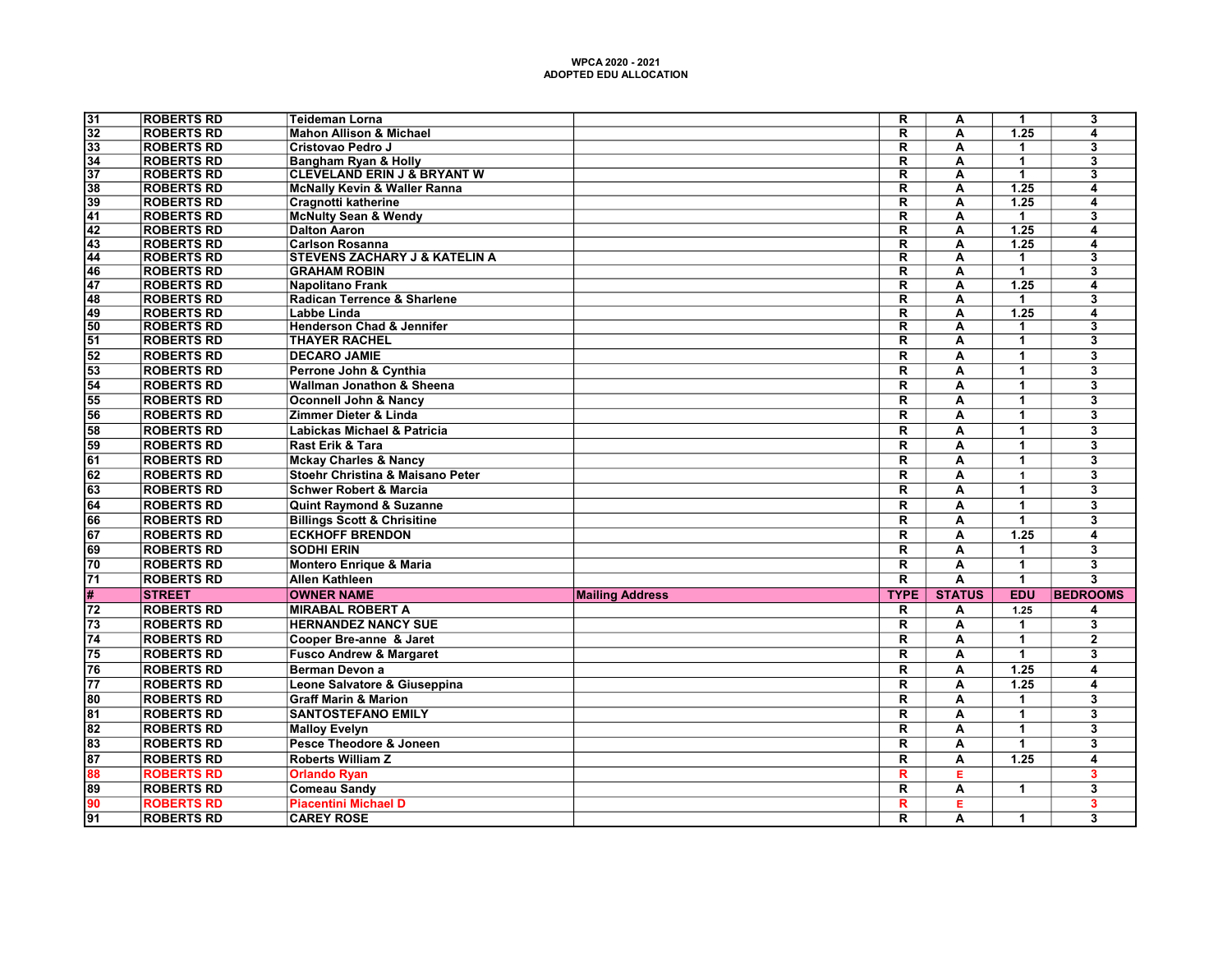| 92              | <b>ROBERTS RD</b>       | <b>Kessler Donald &amp;</b>             |                                        | $\overline{\mathsf{R}}$ | $\overline{\mathsf{A}}$ | $\blacktriangleleft$ | $\overline{\mathbf{3}}$   |
|-----------------|-------------------------|-----------------------------------------|----------------------------------------|-------------------------|-------------------------|----------------------|---------------------------|
|                 |                         |                                         |                                        |                         |                         |                      |                           |
| #               | <b>STREET</b>           | <b>OWNER NAME</b>                       | <b>Mailing Address</b>                 | <b>TYPE</b>             | <b>STATUS</b>           | <b>EDU</b>           | <b>BEDROOMS</b>           |
| 16              | <b>SCHOOL DR</b>        | <b>MACDONALD SANDRA</b>                 |                                        | R.                      | A                       | 1.25                 | 4                         |
| $\overline{17}$ | <b>SCHOOL DR</b>        | <b>MARLBOROUGH - SENIOR CENTER</b>      |                                        | $\overline{\mathbf{c}}$ | А                       | 2.7                  | 4                         |
| $\overline{18}$ | <b>SCHOOL DR</b>        | <b>SAMOLIS RICHARD K JR</b>             |                                        | $\overline{\mathsf{R}}$ | Ā                       | $\overline{1}$       | $\overline{\overline{3}}$ |
| $\overline{20}$ | <b>SCHOOL DR</b>        | <b>FAVRY LINDALEE</b>                   |                                        | $\overline{\mathsf{R}}$ | А                       | $\overline{2}$       | $\overline{\mathbf{3}}$   |
| $\overline{25}$ | <b>SCHOOL DR</b>        | <b>ELMER T THIENES/MARY HALL SCHOOL</b> |                                        | $\overline{\mathbf{c}}$ | A                       | 41.5                 | $\overline{\mathbf{3}}$   |
| #               | <b>STREET</b>           | <b>OWNER NAME</b>                       | <b>Mailing Address</b>                 | <b>TYPE</b>             | <b>STATUS</b>           | <b>EDU</b>           | <b>BEDROOMS</b>           |
| $1 - 7$         | <b>SO MAIN ST &amp;</b> | <b>OM Village LLC</b>                   |                                        | $\overline{\mathbf{c}}$ | A                       | 16.9                 |                           |
| 8               | <b>HEBRON ROAD</b>      |                                         |                                        |                         |                         |                      |                           |
| $9 - 11$        | <b>SO MAIN ST</b>       | <b>THIBODEAU DOUG &amp; NATHALIE</b>    |                                        | $\overline{c}$          | A                       | 8.3                  |                           |
| $\overline{19}$ | <b>SO MAIN ST</b>       | <b>SMITH JASON &amp; MEGAN</b>          |                                        | $\overline{\mathsf{R}}$ | А                       | $\mathbf{1}$         | $\overline{\mathbf{3}}$   |
| $\overline{20}$ | <b>SO MAIN ST</b>       | <b>M3-5 LLC</b>                         |                                        | $\overline{\mathsf{R}}$ | $\overline{\mathsf{A}}$ | $\overline{1}$       | $\overline{2}$            |
| $\overline{21}$ | <b>SO MAIN ST</b>       | <b>KEISH PAMPREEN REALTY LLC</b>        |                                        | $\overline{\mathbf{c}}$ | А                       | $\overline{1.8}$     |                           |
| $\overline{22}$ | <b>SO MAIN ST</b>       | $M3-5$ LLC                              |                                        | $\overline{\mathsf{R}}$ | $\overline{\mathsf{A}}$ | $\overline{1}$       | $\overline{2}$            |
|                 |                         |                                         |                                        |                         |                         |                      |                           |
| #               | <b>STREET</b>           | <b>OWNER NAME</b>                       | <b>Mailing Address</b>                 | <b>TYPE</b>             | <b>STATUS</b>           | <b>EDU</b>           | <b>BEDROOMS</b>           |
| $\overline{85}$ | <b>STAGEHARBOR RD</b>   | <b>MARLBOROUGH HEALTH CARE CENTER</b>   |                                        |                         | А                       | 60                   |                           |
|                 |                         |                                         |                                        |                         |                         |                      |                           |
| #               | <b>STREET</b>           | <b>OWNER NAME</b>                       | <b>Mailing Address</b>                 | <b>TYPE</b>             | <b>STATUS</b>           | <b>EDU</b>           | <b>BEDROOMS</b>           |
| 10              | <b>WASHINGTON RD</b>    | <b>URBAN RALPH</b>                      |                                        | R                       | Α                       | $\blacktriangleleft$ | $\mathbf{2}$              |
| $\overline{15}$ | <b>WASHINGTON RD</b>    | <b>DUREL DAVID J</b>                    |                                        | $\overline{\mathsf{R}}$ | $\overline{\mathsf{A}}$ | $\overline{1}$       | $\overline{\mathbf{3}}$   |
| $\overline{16}$ | <b>WASHINGTON RD</b>    | <b>FORTIER LOUISE A</b>                 |                                        | $\overline{\mathsf{R}}$ | A                       | $\overline{1}$       | $\overline{\mathbf{3}}$   |
| 17              | <b>WASHINGTON RD</b>    | <b>GOTT, JANET</b>                      | 91 Rahlene Drive Southington, CT 06489 | $\overline{\mathsf{R}}$ | $\overline{\mathsf{A}}$ | $\blacktriangleleft$ | $\overline{\mathbf{3}}$   |
| $\overline{19}$ | <b>WASHINGTON RD</b>    | <b>MSKUSICK ROBERT J</b>                |                                        | $\overline{\mathsf{R}}$ | $\overline{\mathbf{A}}$ | $\blacktriangleleft$ | $\overline{\mathbf{3}}$   |
| 25              | <b>WASHINGTON RD</b>    | <b>CHOJNICKI Mary &amp; JASON</b>       |                                        | R                       | A                       |                      |                           |
| 29              | <b>WASHINGTON RD</b>    | <b>WEBSTER BRENDA</b>                   |                                        | $\overline{\mathsf{R}}$ | $\overline{\mathsf{A}}$ | $\overline{1}$       | $\overline{\mathbf{3}}$   |
| 33              | <b>WASHINGTON RD</b>    | <b>Calloway Christopher</b>             |                                        | $\overline{R}$          | $\overline{\mathsf{A}}$ | $\overline{1}$       | $\overline{\mathbf{3}}$   |
| $\overline{\#}$ | <b>STREET</b>           | <b>OWNER NAME</b>                       | <b>Mailing Address</b>                 | <b>TYPE</b>             | <b>STATUS</b>           | EDU                  | <b>BEDROOMS</b>           |
| $\overline{39}$ | <b>WASHINGTON RD</b>    | <b>Rankl Richard</b>                    |                                        | $\overline{\mathsf{R}}$ | A                       | 1.25                 | 4                         |
| 43              | <b>WASHINGTON RD</b>    | <b>GODWIN PATRICIA L</b>                |                                        | $\overline{\mathsf{R}}$ | Α                       | $\mathbf{1}$         | $\overline{\mathbf{2}}$   |
| 44              | <b>WASHINGTON RD</b>    | <b>ALLEGRETTI WILLIAM JR</b>            |                                        | $\overline{\mathsf{R}}$ | $\overline{\mathsf{A}}$ | $\blacktriangleleft$ | $\overline{\mathbf{3}}$   |
|                 |                         |                                         |                                        |                         |                         |                      |                           |
| #               | <b>STREET</b>           | <b>OWNER NAME</b>                       | <b>Mailing Address</b>                 | <b>TYPE</b>             | <b>STATUS</b>           | <b>EDU</b>           | <b>BEDROOMS</b>           |
| 4               | <b>WALKER LN</b>        | <b>OMEARA DAVID F + ELIZABETH P</b>     |                                        | R                       | А                       | $\blacktriangleleft$ | 1                         |
| 5               | <b>WALKER LN</b>        | <b>WILTON DAVID L JULIE M</b>           |                                        | $\overline{\mathsf{R}}$ | A                       | $\overline{1}$       | $\overline{2}$            |
| 8               | <b>WALKER LN</b>        | <b>REYNOLDS LISA</b>                    |                                        | $\overline{\mathbf{R}}$ | $\overline{\mathsf{A}}$ | $\overline{1}$       | $\overline{\mathbf{3}}$   |
| 10              | <b>WALKER LN</b>        | <b>JUBA SHELLY</b>                      |                                        | $\overline{\mathsf{R}}$ | A                       | $\overline{1}$       | $\overline{\mathbf{3}}$   |
| $12 - 14$       | <b>WALKER LN</b>        | <b>MATHIAU MARK R + CHERYL A</b>        |                                        | $\overline{\mathsf{R}}$ | А                       | 1.5                  | 5                         |
| $\overline{15}$ | <b>WALKER LN</b>        | <b>Mund Gary &amp; Deborah</b>          |                                        | $\overline{\mathsf{R}}$ | A                       | $\overline{1}$       | $\overline{2}$            |
| $\overline{20}$ | <b>WALKER LN</b>        | <b>SAWYER JEFFERY R</b>                 |                                        | $\overline{\mathsf{R}}$ | A                       | $\mathbf{1}$         | $\overline{\mathbf{2}}$   |
| $\overline{24}$ | <b>WALKER LN</b>        | <b>Carlson Ronald &amp; Grace</b>       |                                        | $\overline{\mathsf{R}}$ | $\overline{\mathsf{A}}$ | 1                    | 3                         |
|                 |                         |                                         |                                        |                         |                         |                      |                           |
|                 |                         |                                         |                                        |                         |                         |                      |                           |
|                 |                         |                                         |                                        |                         |                         |                      |                           |
|                 |                         |                                         |                                        |                         |                         |                      |                           |